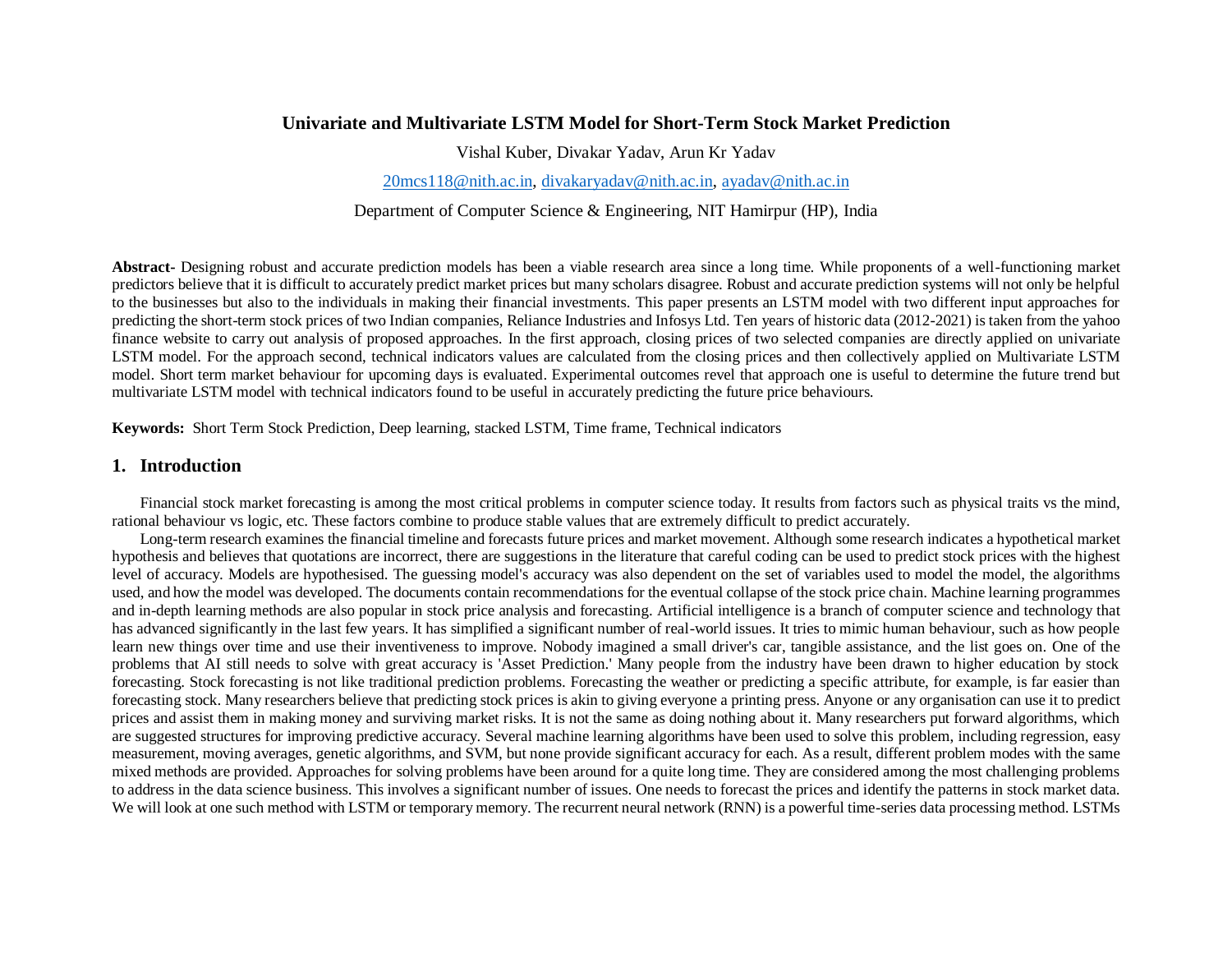are inferior to feed transmissions and sensory RNN networks in many ways. This is because they have a commemorative property by selecting long patterns. Some RNN models have been used to forecast stock market movements. One of the most successful RNN structures is LSTM.

### *1.1 Why Stock Prediction is Necessary*

The stock market is behaving strangely. As financial markets have frequent rise and falls, the stock values moves independently at all times. Because of random turbulence in the financial market, it becomes difficult to create data history. Furthermore, Mbazi et al. emphasised that a number of variable can have an impact on the market such as business and economic conditions, as well as political and personal issues. Because the stock market is so volatile, it is impossible to forecast stock price fluctuations.

Because of globalisation and the advent of information and communication technology, many people flock to the stock market in search of high returns in an easy-to-invest-in area (ICT). As a result, stock market forecasts have emerged as a critical issue for investors. The two types of stock market prediction approaches are fundamental approach and technical approach. Fundamental approach is the process in which analysing all aspects of a company's internal value, whereas in technical approach we predict the future price values through graph analysis. When basic analysis is used, other issues may arise. For example, time forecasts may be reduced, compliance may be jeopardised. Due to the limitations of basic analysis, many studies in stock market forecasting rely on technical analysis.

### *1.2 Importance of Time Frame*

Time is a useful tool for examining a pattern over time. This data is used by investors to forecast future market movements. There are numerous frameworks available, with daily being the most popular. In this essay, we'll discuss why it's critical to invest in this technique. Regardless of whether a fixed weekly, monthly, or hourly schedule is available, most retailers appear to operate on a daily basis.

- a) Intraday trader (day trader) A 60-minute period is used to learn about the main trend, followed by 5- or 15-minutes set aside for planning a short-term process. The sellers here buy and sell in a single day.
- b) Swing Trader- A trader in this category organizes his positions on a daily basis. The weekly chart can be used to plan the major trends as well as the time limit of the 60-minute short-term trend. The swing dealer usually takes his position and squares during the week.
- c) Long-term Trader- Long-term traders are interested in trading for the long term. They primarily rely on weekly and monthly meetings to maintain their positions. As a result, before you embark on your next adventure, think about the significance of each time period.

#### *1.3 Back testing of Stocks*

A background check, based on previous data, determines how a trading strategy or price model will perform in the real world. The basic premise is that any method that has previously worked will most likely work in the future, and any strategy that has not previously worked will most likely work in the future. It is critical to set the historical data time for testing purposes when checking for historical data views. If it works, it can be tested, or external data can be used to confirm its dynamic performance.

The financial market is an important place not only for companies to raise capital, but also for individuals to make a profitable investment. As a result, stock forecasting has always been a difficult subject to research. Because stock data is complex and versatile, it is critical to have a thorough understanding of all of its components. Otherwise, you risk losing your investment.

The proposed study focuses on short term future price behavior of two selected Indian stocks namely Reliance and Infosys. The key rationale for picking these two companies is because they are both heavily traded and hence will reflect the Indian economy as a whole. In the NIFTY 50 index, Reliance has a weightage of 11.89% and Infosys has a weightage of 9.13%, making them the top two contributors. NIFTY 50 is an Indian stock market index that measures the average of 50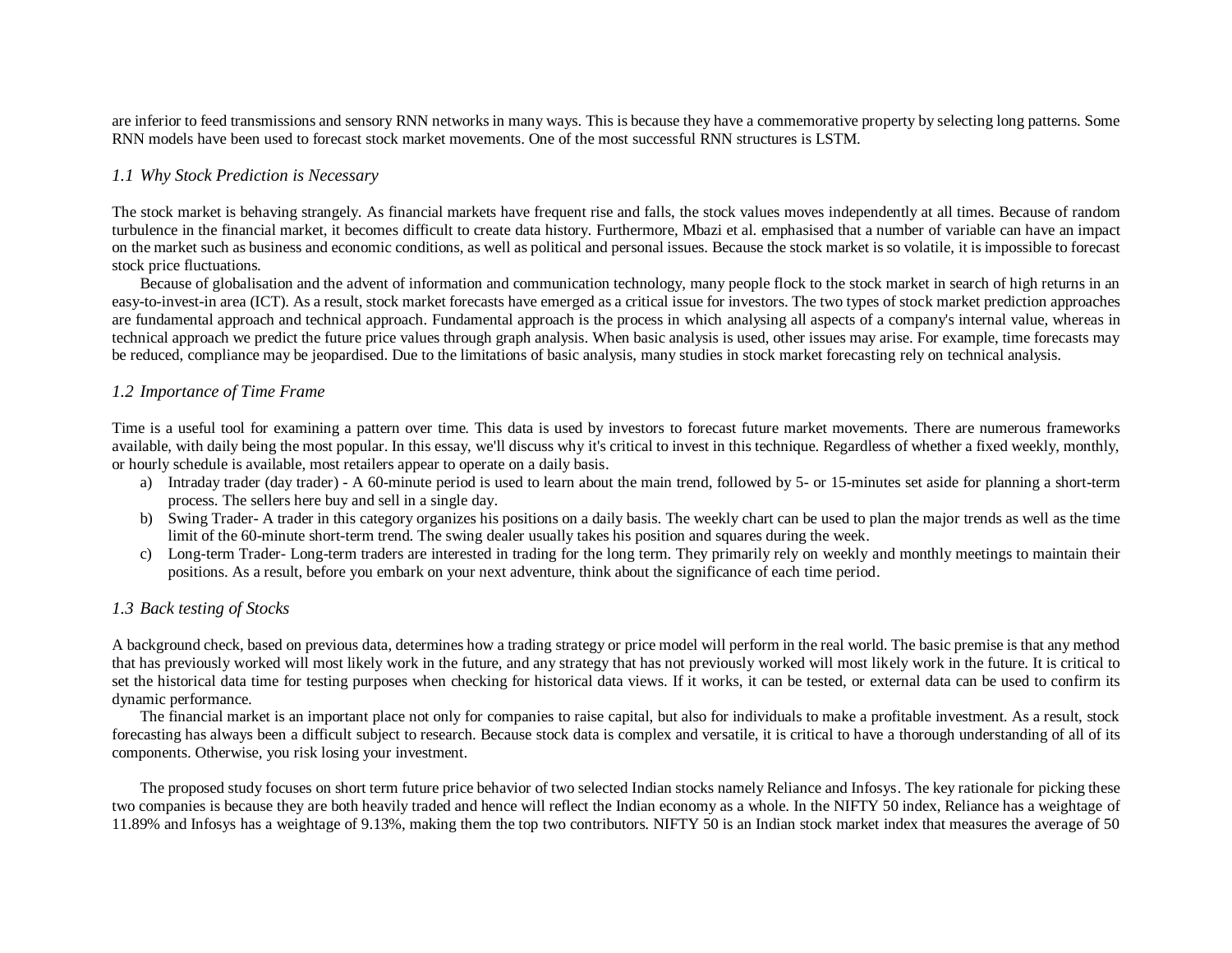of India's major firms listed on the National Stock Exchange (NSE) (National Stock Exchange). All the data required for the study is taken from yahoo finance site. A total of ten years of data from the past from (2012-2021) is used. The proposed study focuses on two approaches in the first one, closing values are given as an input to LSTM model. This approach will be able to determine upcoming tread i.e. whether the price will go up or go down. In the second approach, technical indicators values are calculated from the closing values and then fed to multivariate LSTM model. This method help us to know about upcoming prices for the selected stock.

The rest of the study is presented with the following sections: section 2 explains literature review, where we summarizes the previous studies carried out with respect to the proposed topic. This section is necessary because it gives us idea about the previous research in the topic until now and what are the drawbacks and weaknesses in previous studies. Section 3 explains about the research data. It gives us idea about the datasets, attributes and explains each term related to it. In the section 4, methodology and implementation, it has explained about the LSTM model and implementation approaches we have used. Section 5 shows the experimental results. In the last, section 6, concludes the proposed study.

#### **2. Literature Review**

Before moving forward with any additional research, it is critical to first comprehend the basic studies that the researchers have completed and published. Patel et al. [16] use four different speculative model to investigate two strategies for incorporating these species: Vector Support Machine (SVM), Artificial Neural Network (ANN), Random Forest (RF) and Naive-Bayes. The first method of data entry identifies ten technical constraints using stock trading data, whereas the second method concentrates on replicating these parameters in the form of static decision data. The accuracy of each speculation model is tested for each of these two input methods. From 2003 to 2012, the study used 10-year historical data from two stocks, Reliance Industries and Infosys Ltd. The S&P Bombay Stock Exchange (BSE) Sensex and the CNX Nifty are two Indian markets. Depending on the test results, the random field outperforms the other three speculative models in full performance in the first data entry method, ten technical values are defined as continuous values in this model. Depending on the test results, all predicted models perform better when these technological frameworks are represented as data-determining trends. In this paper's Deterministic Trend Data Preparation Structure, the concept of stock price technical indicators is classified as 'upwards' or 'downwards.' Many categories, such as "more chances to climb," "more chances to fall," "less chances to climb," "less chances to fall," and "middle signal." should be considered. 'This may provide a more accurate input into the unpublished professional editing engine, namely the speculative algorithms of this paper,' the researcher explained.

Similarly, the same authors Patel et al. [17] published a study in which hybrid models such as SVR–ANN, SVR–RF, and SVR–SVR were stated. The hybrid approach presented in [17] clearly outperforms the individualistic models presented in [16].

In this study, Zhang et al. [24] concentrated on assessing stock trends and forecasting future stock values changes. Following that, a new method named in the status box is suggested. In contrast to the predictive variable conversion function, Stock units are split into three sorts of boxes using the status box approach, each reflecting a particular detail. A variety of ML methods also helpful to categories such boxes in order to determine if particular box conforms to trend and to predict stock price trends according to box location.

Chen and Hao [4] look at stock market indicators differently, which is an interesting and important lesson in investment and use because the best trading strategies can be most profitable while minimizing risk. Various methods, including mechanical learning programs, have been tried and tested in order to obtain accurate predictions. In this paper, we present a comprehensive integrated vector weight machine with a K-neighbor feature that can predict stock market indicators accurately. Create a detailed theory of the SVM data classification feature, which provides different weights for different parameters based on segmentation values, to get started. Then, in order to gain weight, we subtract information from each element's value. They use the K-neighborhood feature in the archives to predict stock market trends in the future by installing nearby computers. Finally, the test results of the Chinese stock market indicators popularly known as the Shanghai and Shenzhen stock exchanges were presented in order to assess the efficacy of our proven method. In the small, medium and longer term, our recommended model can outperform the 'Shanghai Stock Exchange Composite Index' and the 'Shenzhen Stock Exchange Component Index'. The suggested techniques is also be used to create a different financial market indicator.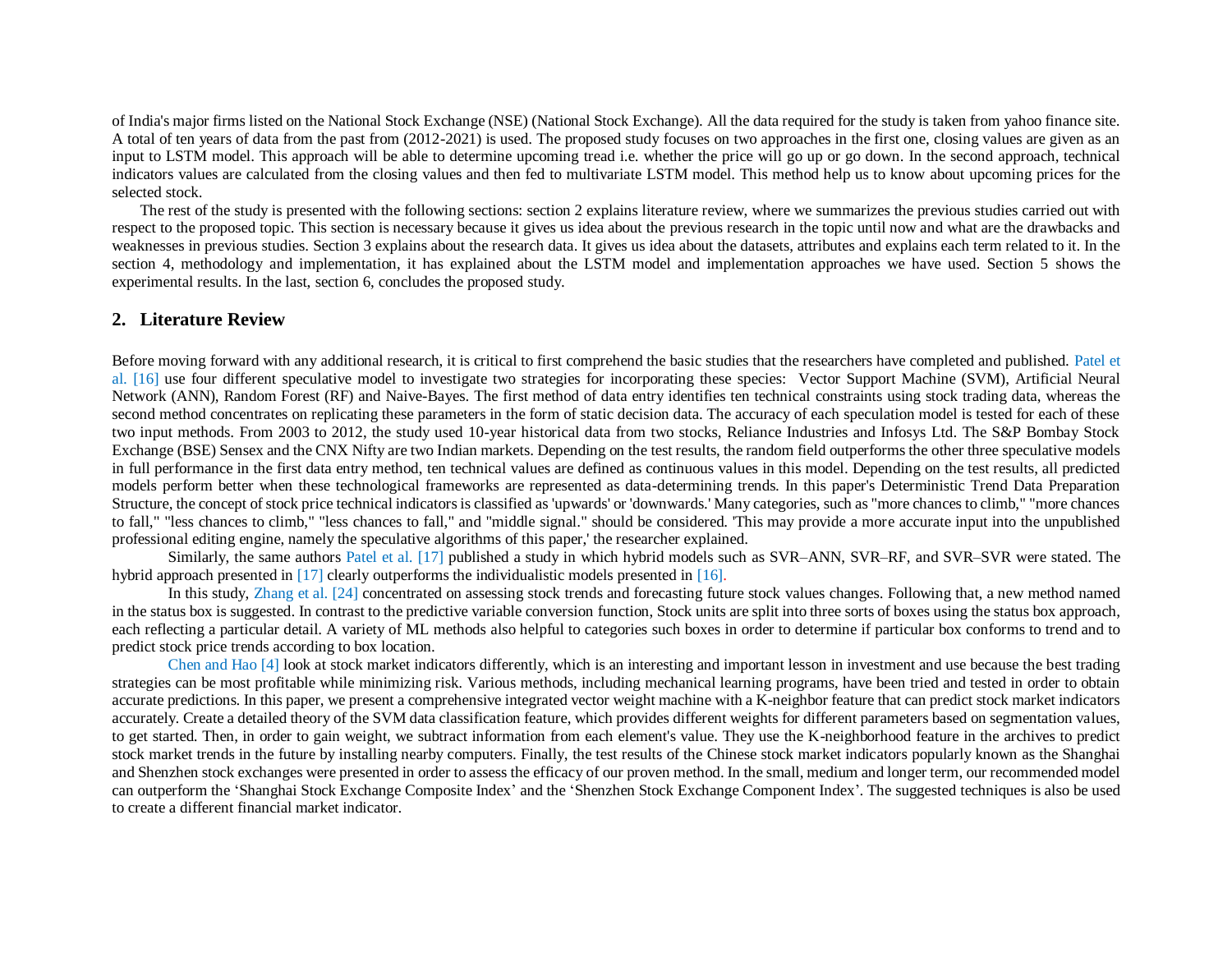Chong et al. [5] provide a comprehensive and objective evaluation of the benefits and drawbacks of a thorough examination of stock market analysis and forecasting methodologies. They compared the results of three uncontrolled techniques for the release of key component analysis features, auto encoder, and Boltzmann machine confined to a general network capability to predict future market performance using high-level 'intraday stock' recovery as input data. Deep neural networks, according to Royal's findings, able to retrieve new information from the leftovers of a self-harming model and improve forecast performance; however, when a stress model is used for network residues, this is not the case. When a forecasting function is used in the analysis of market structure based on covariance, covariance estimates improve significantly. This study provides useful information and guidelines for future research into how extensive research in share market modeling and forecasting, network might be quite useful. They propose an in-depth aspect of the stock market forecast model in this paper. We generate seven sets of symbols by analyzing key components, auto encoders, and Boltzmann's limited range, as well as building three Deep Neural Networks (DNN) to forecast forthcoming investment return, ranging from green standardization to debt recovery. It was used in the 'Korean stock market' and you discovered that DNNs outperform the standard exercise approach in training, but the advantages disappear dramatically in testing.

Nam and Seong [15] present unique research approach in predicting stock values changes depending on capital risk estimates in this article. Our approach, in particular, investigates the causal relationships between companies and takes into account the direct impact of the General Divisions of Industrial Division. To find the cause, the proposed method employs entropy transmission and reads multiple letters to combine the characteristics of the target company and the causal variable. Our test results show that the framework based on causal analysis outperforms the previous two algorithms, based on 'Korean market' data's external testing. Furthermore, the test results indicated that the proposed strategy is effective and can accurately forecast values even if there isn't any finance information is available for the target company but financial news is available for the causative entities. Their discovery implies that identifying causal relationships, as well as developing machine learning algorithms and establishing well-developed hypothetical links such as complicated concept systems, is important in predictive problems. Analyze causal relationships between non-regulated firms by analyzing individual companies and within the sector in this study to improve model accuracy. This method improves prediction by exceeding the critical limit of previous research, which is regarded as a dual target within the GICS areas. We use the entropy transmission method, which is widely used in physics, to clearly analyze the causal relationship and apply it to the predictive model.

Chen and Hao [3] presented research on trademark prediction, an interesting but difficult business topic in research space because share market is a flexible as well as critical system with many complex connections, and even minor improvements in forecasting performance can be profitable. A variety of methods, including innovative methods to attract the attention of investors and analysts, have been developed to ensure the availability of trademarks. In this study, they used a vector measurement device (WSVM) to introduce a complete and effective method of integrating key component processing (PCA) into the weight trading platform (PCA-WSVM). First, as a problem, the stock forecasting model is divided into four categories. In the actual dataset, the PCA is then used to clean and rearrange it into a new data structure. Third, WSVM is used to predict stock exchange points using converted data. Finally, they ran a series of tests involving PCA-WSVM, WSVM, PCA-ANN, and a stockbroker from two very popular Chinese markets, 'Shanghai and Shenzhen', to assess the effectiveness of our existing assets.

Yang et al. [22] created a two-step mixed stock option strategy by combining stock forecasts with later stock market options (including stock forecasts and stock options). (1) Using computing intelligence (CI) or a high-quality learning machine with high learning ability and fast computer speed, predict future stock trading. (2) The stock exchange system is designed as a mix of predictable line items (created in the initial stage), valuables (famous in existing books) depending on CI-based measurement, with stocks listed above the weighted portfolio. Using the Chinese share market as a research sample, the artistic results proven that novel's hygienic way, which uses great predictable materials, outperforms conventional methods (excluding stock forecasts), and same counterparts in outcomes. Research proposes a model for stock option selection based on a combination of stock forecasts to better illustrate the future features of the complex stock market. The novel model adds more to the text in two ways. For starters, it would be the first attempt to combine stock forecasts with stock options in order to create a new stock option with predictable features in order to capture upcoming market structures. Second, its tested in the Chinese stock market against traditional stock options models (other than stock forecasts) and comparative partners (along with other forecasting models, design features, development algorithms, and robust functions) to ensure its efficiency and effectiveness.

Sun et al. [20] propose an ARMA-GARCH-NN machine learning method to capture internal trends and predict stock market shocks in this study. To ensure diversity, they combine basic financial pricing models with sensory networks, as well as explicit methods and processes, to analyze high-frequency stock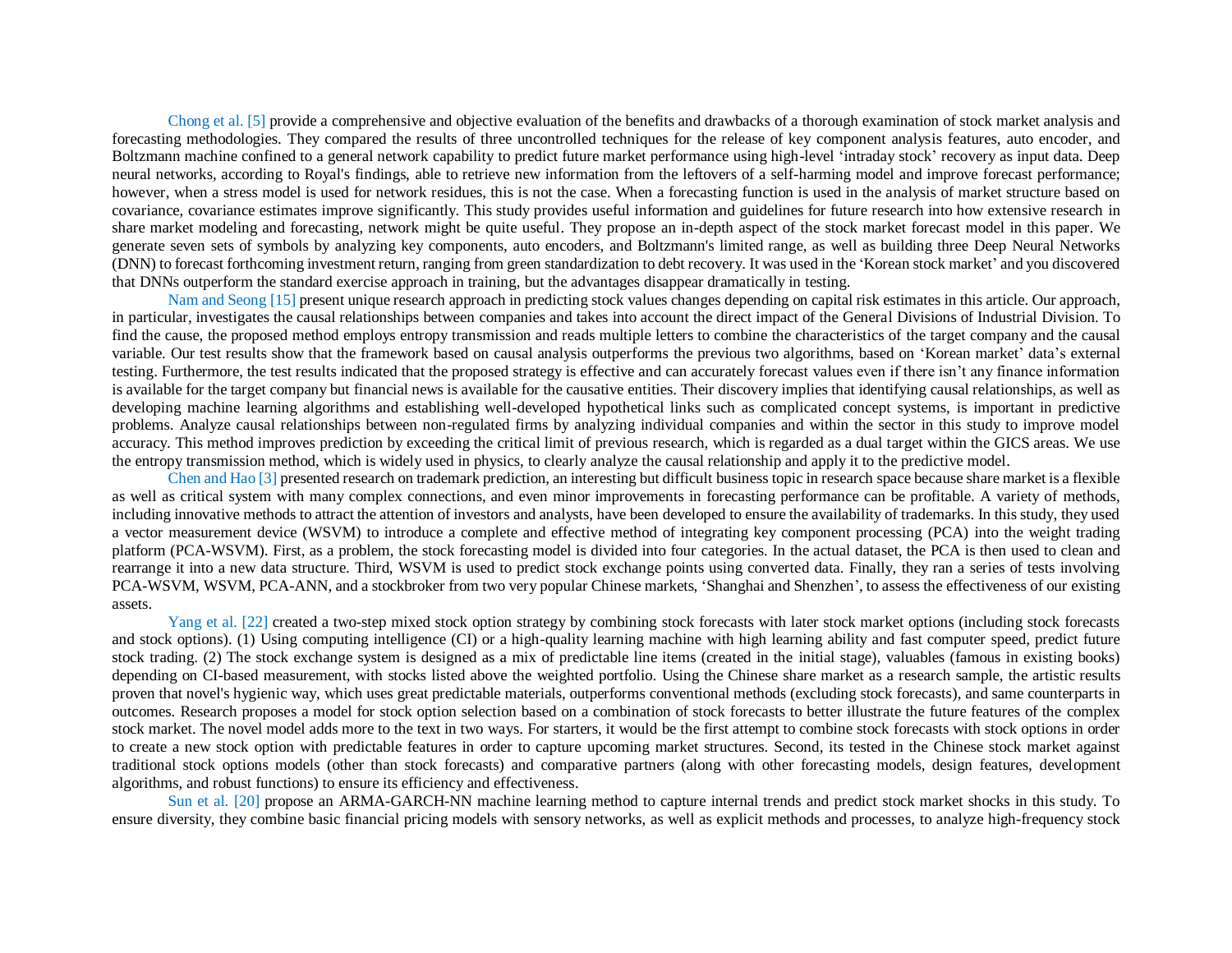market data in the United States. The findings provide the first indication of market shock. They also ensure that 'ARMA-GARCH-NN' works properly by detecting styles in large datasets without relying on robust distribution estimates. Their method effectively combines the benefits of traditional financial approaches with 'data-driven' methods to uncover masked patterns in massive amounts of financial data. They propose and implement ARMA-GARCH-NN, a data-driven method, in this paper to solve the complex problem of predicting market shocks. In line with this proposed approach, we are looking into the role of past data in detecting unexpected market movements, which we call the ARMA-GARCH model. Furthermore, we propose a near-k verification method for selecting a feature. Their findings suggest that: I IARMA-GARCH market shocks can be predicted internally; (ii) using the MRMR feature and proximity-k proven will result in better consistent efficacy as compared to other measurements (iii) markets volatile movements may be recent trading signs which are helpful in investment decisionmaking process. Second, it is tested in the Chinese A stock market against traditional stock options models (excluding stock forecasts) and their comparative counterparts (along with other forecasting models, design features, development algorithms, and robust functions) to ensure its efficiency and effectiveness.

Yan & Aasma [25] propose a novel approach to learning prediction, and we have developed a comprehensive model based on stock-CEEMD-PCA-LSTM research to match. The integration of the integration mode (CEEMD), as a sequence of diminishing and diminished modules, can be used in this model to differentiate the variance or trend ratios of different time series, yielding a number of internal mode functions (IMFs) of varying sizes. PCA reduces the size of the IMF component, eliminates external data, and increases response speed by storing more information on raw data. Following that, high-quality features that were not included are separately included in LSTM networks to predict the closing value of each item on the following trading day. Finally, the final predicted value is determined by the sum of the predicted values for each item.

J. Long et al. [11] present an in-depth neural network model that predicts stock price movements based on idle records as well as open data in this paper. Because they rely on other stocks, their method employs a graph of information and methods for embedding the graph in order to select the best target stock for market structure n information about trading. Because of the large count of depositors and the complexations of the job record data, investors are mobilized to lower size in matric trademarks, and matriculants are linked to a convolutional neural network to find investment styles. Finally, the short-term memory network used to track attention can forecast stock price patterns, which can help with financial decisions. Price and style indicator analysis produces far superior results than other forecasting bases. The practice's prediction accuracy has reached 70% or higher, far greater than current Accuracy which is 65%. Outcomes also revealed model's durability and performance.

W. Long, Lu, and Cui [12] propose a 'Multi-Filters Neural Network (MFNN)', a single-type model for excluding features of financial time series and price forecasting functions. By combining convolutional and duplicate neurons, multiple filter formats are created, allowing information to be available from a variety of sources and market ideas. Our MFNN, which is based on the CSI 300 of the Chinese stock market, is used in advanced market forecasts and simulation functions. The positive prediction result from MFNN was 11.47 percent for the best machine learning method and 19.75 percent for the best mathematical method. In comparison to RNN and CNN, the combination of filters and deliberate network design increased accuracy by 7.19% and 6.28%, respectively. Models with deeper learning styles outperform all other foundations in terms of market imitation. Following that, our proposed MFNN outperformed typical machine learning results by 15.41 percent and the mathematical method by 22.41 percent.

Ma, Han, and Wang [14] summaries their predictable impacts on the development of a variety of measurement methods, including variance (MV) and omega portfolio performance, in this study. Portfolio models with integrated return values are used as measurements to demonstrate the length of this variation. The research is carried on 9 years of previous data from 2007 to 2015 of a 100% index of Chinese stocks. The results of the tests show that the MV and omega models have a much higher RF return rate than the other models. Furthermore, the quantity of RF and MVF is greater than the quantity of RF and OF. Because these two types are highly profitable, this paper assesses their effectiveness after deducting the amount of work determined by profit. According to the results of the tests, the RF + MVF model outperforms the MVF model, while the omega model with SVR (SVR + OF) outperforms the models. Furthermore,  $RF + MVF$ outperforms  $SVR + OF$ , with a higher return on nearly half of all revenue,  $RF + OF$  and  $RF + MVF$  outperform  $SVR + OF$ . As a result, the paper advises investors to create an MVF with an RF return on day-to-day investments.

Seong and Nam [19] proposed a K-means integration method and a multi-learning kernel for predicting stock price increases by combining data from a specific company and its linked collections. They hope to justify outcomes of presented approach to previous alternatives using three years of data from the' Republic of Korea'. The outputs help us to prove the proposed method is more speculative than the available methods in many cases. The findings clearly show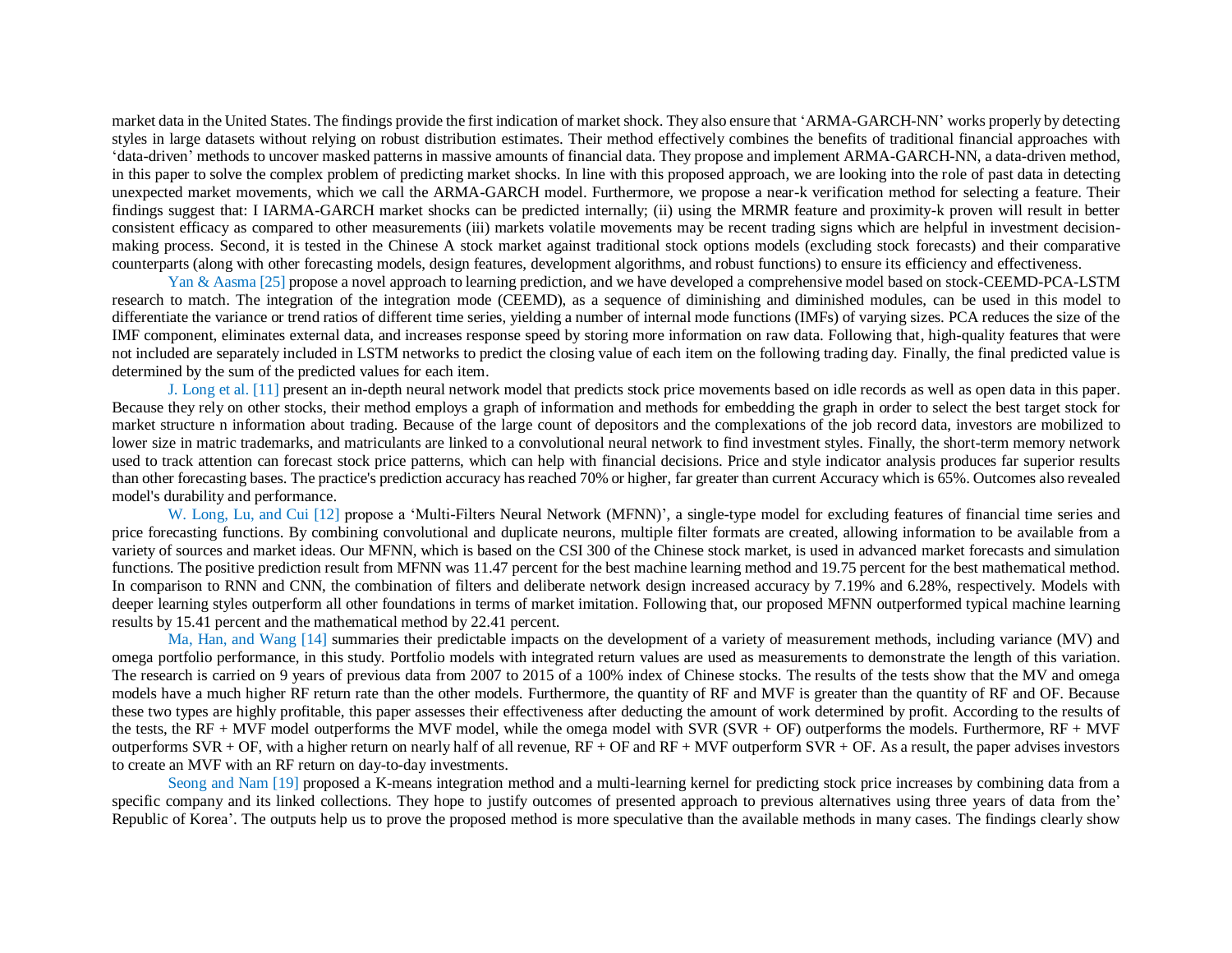that the need for a group analysis is dependent on the classification, and that the total number of collections analysis becomes more important as the diversity increases. They learned how to better integrate company stock prices with companies that could improve performance, broaden the range of impacts on a group with similar patterns in each company in this study. They look for companies with similar stock price movements and combine them to form an equal group to find teams with similar patterns. The GICS programme includes Target, Food Expenses, and Pharmacy. But requirement isthat you choose categories which has varying degrees of heterogeneity. The costs of materials, Central Pharmacy, and food vary greatly.

Ismail et al. [8] used a mixed strategy that included machine learning methods and continuous homology to improve prediction. 'Kuala Lumpur Stock Exchange' quotes were chosen from the 'Kuala Lumpur Composite Index'. Indeed, as a result of the return of these stock prices through continuous programming using mechanical learning methods such as retrieval, sensory processing network, supporting vector, and random forest forecasts, continuous homology was used to discover new and useful vectors in fixed topological features. Index of the Kuala Lumpur Composite. The proposed method is compared to others in which machine learning methods are used independently in stock recovery and technical indicators for comparison. Observations the parts connected to the holes are the fixed geographical features used in this study.

Bustos and Pomares-Quimbaya [1] hope to bridge the gap by providing a thorough examination of stock market prediction methods, including segmentation, implementation, and comparison. The experiment focuses on research that forecasts stock market movement from 2014 to 2018, utilising scientific data from Scopus and Web Science. At the same time, it examines research and other updates from newly published studies on the same visual cues. This is a revised version of the stock market forecast. It focuses on activities that were a source of contention in predicting the stock market between 2014 and 2018. In this case, 52 studies were found, with detailed explanations provided depending on the sort of inputs and results used n matching algorithm employed. 'Technical Indicators' are widely used source of information in predicting financial markets also have been shown to be highly speculative data.

In this paper, Thakkar and Chaudhari [21] investigate and familiarise themselves with the number and demand of DNNs in the stock market; investigate the use of DNN variants in temporary stock exchange data; and broaden our research to include hybrids, metaheuristic methods, and DNN methods. Using various DNNs, they obtained potential stock market predictions. They analysed the impacts of such types in predicting markets data using a series of stock market predictors with nine research-based models. Along with it they tested effectiveness of various approaches by varying numbers of aspects. They discussed the concerns and guidelines for upcoming study before concluding our research study. This study could be expanded to include a thorough examination of the DNN-based stock market forecast, which includes the majority of the surveys conducted between 2017 and 2020.

Jing, Wu, and Wang [10] introduced a mixed model in this study that combines an in-depth learning strategy with a stock price analysis model. They use the Convolutional Neural Network model to differentiate between investors' hidden feelings and those expressed in large trading. They then developed mixed research way that utilized 'Long Short-Term Memory (LSTM)' approach of the 'Neural Network' to analyse 'Technical Indicators' from market as well as the results of the previous phase's emotional analysis. Furthermore the project conducted real time test on the Shanghai stock Exchange (SSE) from six three time factories to ensure the proposed models efficiency and effectiveness. The results also proves that the presented study surpasses the basics in classifying investor's sentiments, and that this mixed method outperforms individual model and models that do not consider emotions in predicting stock prices.

Jiang [9] focuses on the most recent advancements in a deep stock market research system rather than providing a comprehensive picture of significant history. Although many studies have shown that in-depth research is an effective way to forecast stock markets, this study doesn't intend to include thorough comparative study in deep learning n forecasting strategies, that may necessitate a large number of accounting resources and may impede future studies.

Haq et al. [6] predict future price movements using an in-depth production model that combines selected features and multiple selection processes to produce a subset of the appropriate feature. First, they used a construction model, vector support machine, and random jungle to calculate the value of an extended set of 44 'Technical Indicators' drawn by 88 daily stock data points. Low level featrues are pared down to their bare essentials, and some are grouped together. The variable value is also used to choose important item within each collection to create end set. Inputs are generated by in-depth production model with market signal indicator and a focus method is used.

Yun, Yoon, and Won [23] used 'GA-XGBoost' mixed program with an modern engineering process that includes, data development, feature extension and better feature set selection. The purpose of this research is to demonstrate the significance of the Engineering in stock price estimates contrasting sets of data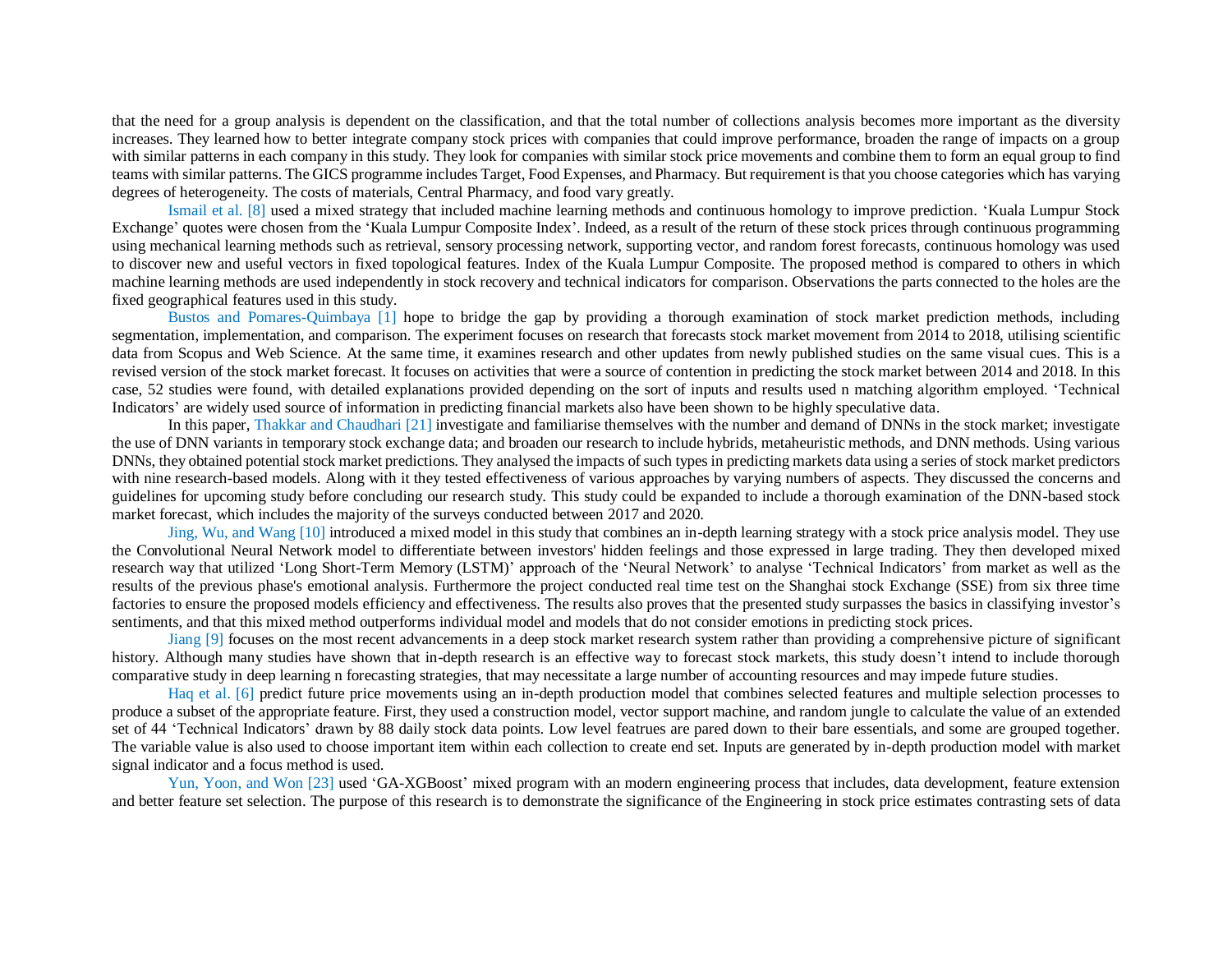acquisitions with real data and optimising prediction performance on measurement models. The inclusion of 67 technical indicators in historical data appears to result in a significant increase in accuracy.

Rezaei, Faaljou, and Mansourfar [18] propose a strategy based on the premise that by combining these species, certain algorithms developed among them can improve the model's analytical capacity. This assumption is supported by empirical evidence, which demonstrates that combining CNN with LSTM, CEEMD, or EMD can improve predictive accuracy and outperform other partners. Furthermore, when compared to EMD, the proposed method with CEEMD outperforms it. The proposed algorithm's basic idea was to integrate CEEMD, CNN, and LSTM models to establish interactions between them, which could result in richer features and timelines. The stock price was then predicted using an expert algorithm.

Hogenboom, Brojba-Micu, and Frasincar [7] present a high-quality traditional language event-based value line that includes word distortions in the event acquisition process. We examine what occurs in environmental news messages and their historical impact on stock prices. Using historical prices and news items obtained from the Dow Jones Newswires over a two-year period, we examine the accuracy of the phrase in price indications in the two NASDAQ-100 business scenarios. They evaluate the buy and sell signals' accuracy based on our predicted stock price movements, as well as the excess return provided by the trading strategy that generates these signals. Over the next two days, event-based price estimates appear to be very reliable. When a name-based system variation changes the process of measuring the size of an event acquisition process, the number of events received typically drops by more than 30%, greatly reducing the noise presented in confusing event stock estimates. As a result, even minor improvements in the accuracy of buying and selling signals generated based on these forecasts frequently result in significant improvements in nearly 70% of the additional benefits associated with the average. They developed and tested a high-quality eventbased natural language pipeline analysis in this paper, allowing WSD to be included in the pricing process for key event events. It is used to identify events in environmental news messages and compare their historical impact on stock prices.

Lu et al. [13] employ a technique that combines Convolutional neural networks (CNN), Bi-directional Long-term Memory (BiLSTM), and attentiongrabbing (AM) techniques. CNN is a feature extraction algorithm that is used to extract features from input data. Bi-LSTM forecasts stock closing rates for the next day based on the feature data obtained. AM is used to capture the beneficial effect of the stock closing price on various previous periods in order to improve forecast accuracy. To demonstrate the efficacy of this strategy, 1000 Shanghai Composite Index trading days were used to forecast the next day's stock closing using this method and seven others. The results show that the method's effectiveness has improved, with MAE and RMSE at very low levels (at 21.952 and 31.694). R2 is the greatest number (its value is 0.9804). The CNN-BiLSTM-AM method accurately predicts stock prices and provides a more reliable platform for investors to make stock investment decisions when compared to other methods.

| citation             | Title                                     | Methodology/                            | Dataset/Market                              | Performance measure               | Advantages/Pros                                       | Limitations/cons                  |
|----------------------|-------------------------------------------|-----------------------------------------|---------------------------------------------|-----------------------------------|-------------------------------------------------------|-----------------------------------|
|                      |                                           | approaches                              |                                             |                                   |                                                       |                                   |
| Patel et al.         | Predicting stock and                      | prediction<br>Four                      | Infosys.<br>Stocks-                         | Accuracy, F-measure               | performance<br>Improved                               | Only<br>focuses<br>on             |
| $[16]$               | index<br>stock price                      | ANN,<br>models                          | reliance                                    |                                   | when models evaluated                                 | short<br>term                     |
|                      | using<br>movement                         | SVM, RF, NB                             |                                             |                                   | with trend deterministic                              | prediction                        |
|                      | <b>Trend Deterministic</b>                |                                         | 'CNX Nifty<br>Indices-                      |                                   | data                                                  |                                   |
|                      | Preparation<br>Data                       |                                         | $S\&P$<br>Bombay<br>and                     |                                   |                                                       | Poor<br>performance               |
|                      | machine<br>and                            |                                         | Stock Exchange (BSE)                        |                                   |                                                       | technical<br>when                 |
|                      | learning techniques                       |                                         | Sensex'                                     |                                   |                                                       | parameters used as                |
|                      |                                           |                                         | Year-2003-2012                              |                                   |                                                       | continuous values                 |
| Patel et al.<br>[17] | Predicting<br>stock<br>market index using | Two stage fusion<br>$(SVR-$<br>approach | Indices- 'CNX Nifty<br>S&P<br>Bombay<br>and | MAPE.<br><b>MAE</b><br>rRMSE, MSE | model<br>performs<br>mixed<br>effectively as compared | No.<br>time<br>real<br>prediction |

#### **Table 1:** Overview of recent research in financial market prediction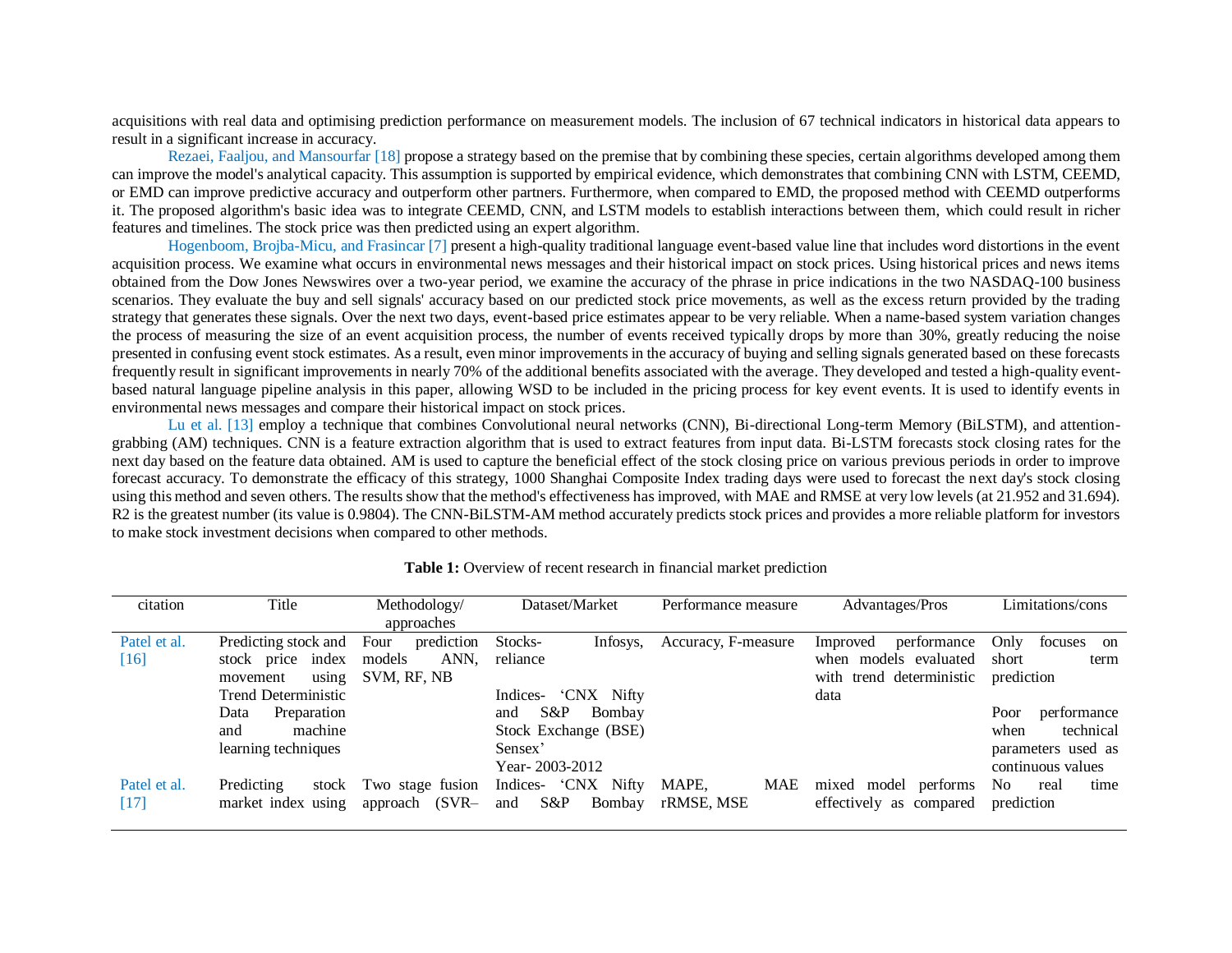|                         | fusion of machine<br>learning techniques                                                                                                                       | ANN,<br>SVR-RF<br>and SVR-SVR)                             | Stock Exchange (BSE)<br>Sensex'                            |                                   | to individual forecasting<br>approaches                                                                                                                                                                                    | consider<br>Doesn't<br>national,<br>global<br>financial news                                                                                                              |
|-------------------------|----------------------------------------------------------------------------------------------------------------------------------------------------------------|------------------------------------------------------------|------------------------------------------------------------|-----------------------------------|----------------------------------------------------------------------------------------------------------------------------------------------------------------------------------------------------------------------------|---------------------------------------------------------------------------------------------------------------------------------------------------------------------------|
|                         |                                                                                                                                                                |                                                            |                                                            |                                   | Helps to set stop loss<br>order                                                                                                                                                                                            |                                                                                                                                                                           |
| Y. Chen and<br>Hao [3]  | Integrating principle PCA, WSVM<br>component analysis<br>weighted<br>and<br>vector<br>support<br>machine for stock<br>trading<br>signals<br>prediction         |                                                            | 'Shanghai<br>and<br>Shenzhen<br>stock<br>exchange markets' | Accuracy,<br>Profit<br>percentage | In<br>real-world<br>applications, it is reliable<br>and which can be used to<br>forecast buy<br>and sell<br>signals.<br><b>Stocks</b><br>in<br>selloffs,<br>consistent trends, and<br>uptrends have superior<br>precision. | consider<br>Doesn't<br>different<br>investing<br>strategies<br>which<br>might<br>give<br>mediocre<br>profits<br>if<br>high<br>even<br>of<br>accuracy<br>the<br>prediction |
| Nam and<br>Seong $[15]$ | Financial<br>news-<br>based<br>stock<br>movement<br>using<br>prediction<br>causality analysis of relationship<br>influence in the<br>stock<br>Korean<br>market | Multiple<br>learning, Transfer<br>Entropy<br>and<br>Causal | kernel Korean market                                       | Standard<br>Average,<br>Deviation | Market<br>values<br>are<br>forecasted even if there is<br>no business news related<br>to chosen stock                                                                                                                      | Doesn't<br>consider<br>historic data only<br>dependent<br><sub>on</sub><br>financial news                                                                                 |
| Sun et al.<br>[20]      | Exploiting intra-day ARMA-GARCH-<br>patterns for market NN<br>shock prediction: A<br>machine<br>learning<br>approach                                           |                                                            | U.S. stock market                                          | Accuracy, RMSE                    | Can capture unexpected<br>movement of market                                                                                                                                                                               | Unexpected<br>changes<br>which<br>occurs nationally or<br>globally have big<br>impact<br><sub>on</sub><br>forecasting                                                     |
| Y. Chen and<br>Hao [4]  | A feature weighted<br>vector<br>support<br>machine<br>and K-<br>neighbor<br>nearest<br>algorithm for stock<br>indices<br>market<br>prediction                  | <b>FWSVN</b><br>and<br><b>KNN</b>                          | Chinese stock market<br>indices- Shanghai and<br>Shenzhen  | RMSE, MAPE                        | Improved short, medium,<br>and long-term forecasting<br>correctness                                                                                                                                                        | Good<br>prediction<br>accuracy<br>on<br>Chinese<br>stock<br>market only<br>Short and medium<br>have lower<br>term<br>prediction accuracy<br>compared to long<br>term      |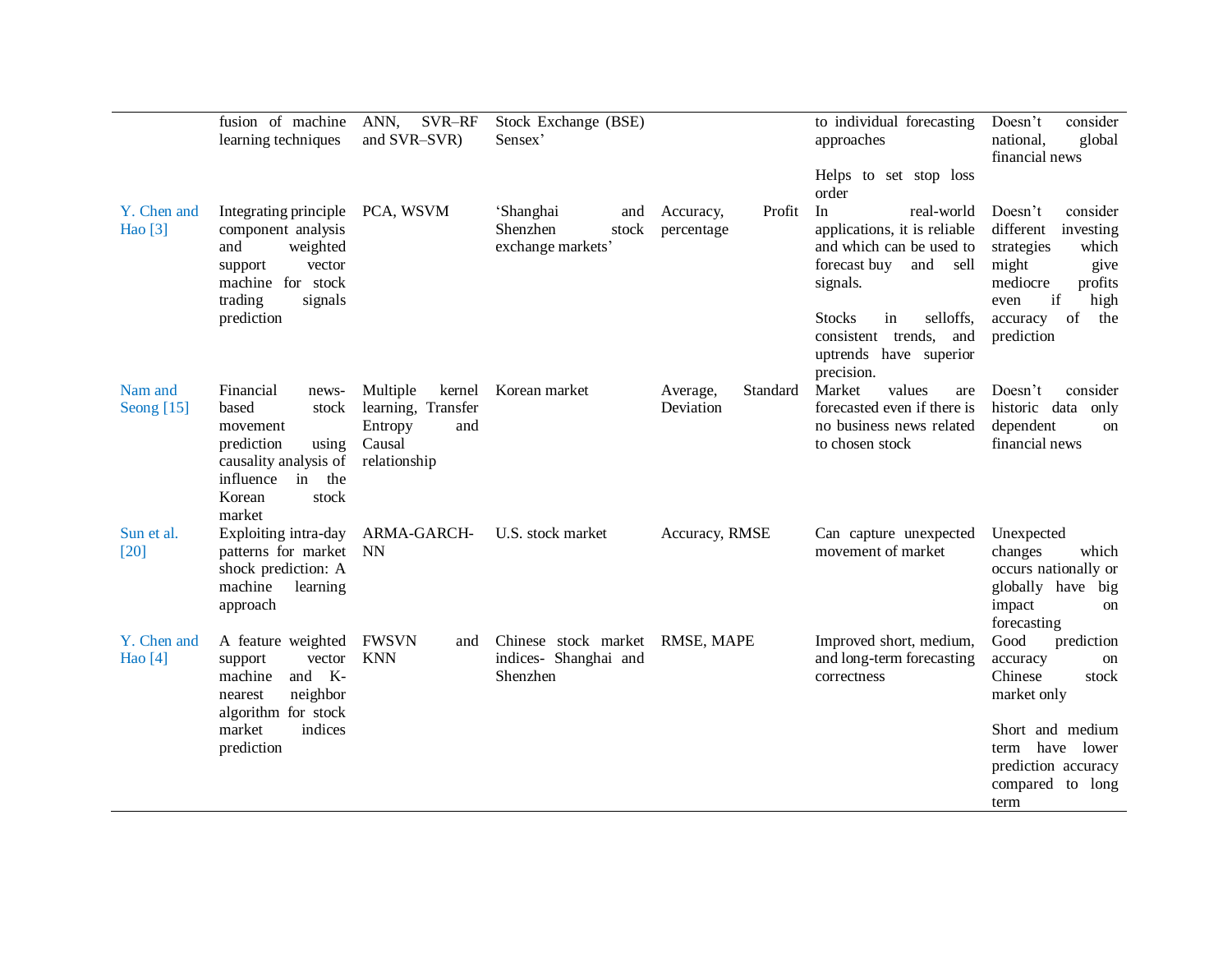| W. Chen et        | Mean-variance         | Mean-variance            | Shanghai<br>Stock         | MAPE, MSE, MAE,   | Superior than traditional   | Shanghai<br>only          |
|-------------------|-----------------------|--------------------------|---------------------------|-------------------|-----------------------------|---------------------------|
| al. [2]           | portfolio             | model, eXtreme           | Exchange                  | <b>RMSE</b>       | approaches when risks       | market facts were         |
|                   | optimization<br>using | <b>Gradient Boosting</b> |                           |                   | and return-risk ratio are   | chosen for study          |
|                   | machine<br>learning-  | Firefly Algorithm        |                           |                   | to be considered            |                           |
|                   | based stock price     |                          |                           |                   |                             |                           |
|                   | prediction            |                          |                           |                   |                             |                           |
| X.<br>dan         | Stock trend           | status box method,       | 'Shenzhen<br>Stock        | g-means, Accuracy | Long term turning trend     | Problem<br>in             |
| Li.<br>Zhang,     | prediction based on   | AdaBoost,                | (SZSE)<br>Exchange'       |                   | can be easily detected      | predicting<br>short       |
| and Pan $[24]$    | a new status box      | probabilistic            | 'National<br>Association  |                   |                             | term trends               |
|                   | method and            | support<br>vector        | of Securities Dealers     |                   |                             |                           |
|                   | AdaBoost              | machine                  | Automated Quotations'     |                   |                             | Real time prediction      |
|                   | probabilistic         |                          | (NASDAQ)                  |                   |                             | problem                   |
|                   | support vector        |                          |                           |                   |                             |                           |
|                   | machine               |                          |                           |                   |                             |                           |
| Rezaei.           | Stock price           | <b>EMD-CNN-</b>          | DAX, and Nikkei225,       | RMSE, MAE, MAPE   | <b>Better</b><br>prediction | Multi-Layer<br><b>CNN</b> |
| Faaljou, and      | prediction using      | <b>LSTM</b>              | S&P500, Dow Jones         |                   | accuracy as compared to     | and LSTM models           |
| <b>Mansourfar</b> | deep learning and     | <b>CEEMD-CNN-</b>        |                           |                   | Hybrid ML<br>traditional    | not verified              |
| [18]              | frequency             | <b>LSTM</b>              | January<br>from<br>Year-  |                   | models                      |                           |
|                   | decomposition         |                          | 2010<br>till<br>September |                   |                             |                           |
|                   |                       |                          | 2019                      |                   |                             |                           |

# **3. Research Dataset**

Reliance and Infosys are the stocks of NSE (National Stock Exchange) are selected for the study. Historical prices of total ten years from (Jan 2012 to Dec 2021) is practiced for this approach. We have used Yahoo Finance <[https://finance.yahoo.com/>](https://finance.yahoo.com/) website to obtain whole research data which is required for the study. The head snippets of each are as given below.

| Date             | Open        | High        | Low         | Close       | Adj Close   | Volume     |
|------------------|-------------|-------------|-------------|-------------|-------------|------------|
| $2021 - 12 - 24$ | 2370.000000 | 2392,000000 | 2337.550049 | 2372.800049 | 2372.800049 | 3639616.0  |
| $2021 - 12 - 27$ | 2361.550049 | 2378,000000 | 2348.100098 | 2370.250000 | 2370.250000 | 1853948.0  |
| $2021 - 12 - 28$ | 2375.600098 | 2404.850098 | 2373.050049 | 2398.399902 | 2398.399902 | 2941883.0  |
| $2021 - 12 - 29$ | 2391,000000 | 2419,000000 | 2382.100098 | 2402.500000 | 2402.500000 | 7118779.0  |
| $2021 - 12 - 30$ | 2400.000000 | 2404.949951 | 2345.600098 | 2359.100098 | 2359.100098 | 13537254.0 |

#### **Table 2:** Reliance Stock Snippet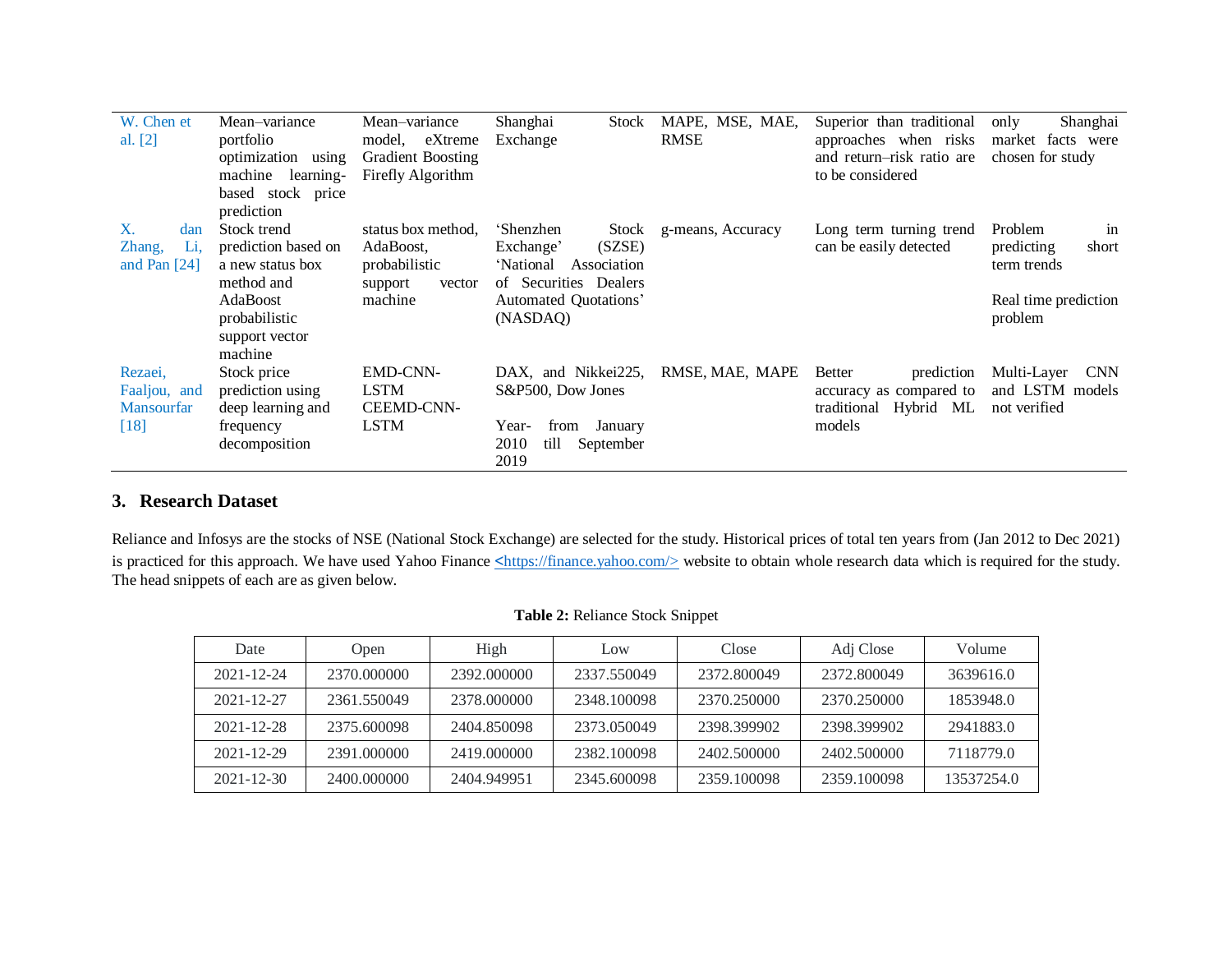| Date             | Open        | High        | Low         | Close       | Adj Close   | Volume    |
|------------------|-------------|-------------|-------------|-------------|-------------|-----------|
| $2021 - 12 - 24$ | 1872.949951 | 1875.750000 | 1854.000000 | 1863.500000 | 1863.500000 | 3780347.0 |
| 2021-12-27       | 1860.000000 | 1874.500000 | 1845.050049 | 1866.150024 | 1866.150024 | 2647733.0 |
| 2021-12-28       | 1880.699951 | 1895.900024 | 1878.400024 | 1888.000000 | 1888.000000 | 3340933.0 |
| $2021 - 12 - 29$ | 1883.500000 | 1893.800049 | 1876.400024 | 1885.550049 | 1885.550049 | 3236635.0 |
| $2021 - 12 - 30$ | 1884.500000 | 1909.800049 | 1874.349976 | 1892.849976 | 1892.849976 | 4584738.0 |

**Table 3:** Infosys Stock Snippet

The dataset represents daily OHLC means (Open High Low Close) Adj Close and volume prices. Some dataset also represents the stock data in the form of OHLC diagram as showed below, which help us to know (Open High Low Close) in selected time frame. This diagrams are helpful because it shows us primary data throughout time, where closing price is said to be more relevant by most of the researchers.



**Fig. 1** Candlestick Diagram

Let's understand what all these value means:

- Open Price: Open means the price at which a stock started trading for a given time frame.
- High price: Maximum price the stock for given time frame.
- Low Price: For a certain time window, the stocks minimum price.
- Closing Price: Closing price refers to value of single stock at completion of specific timeframe.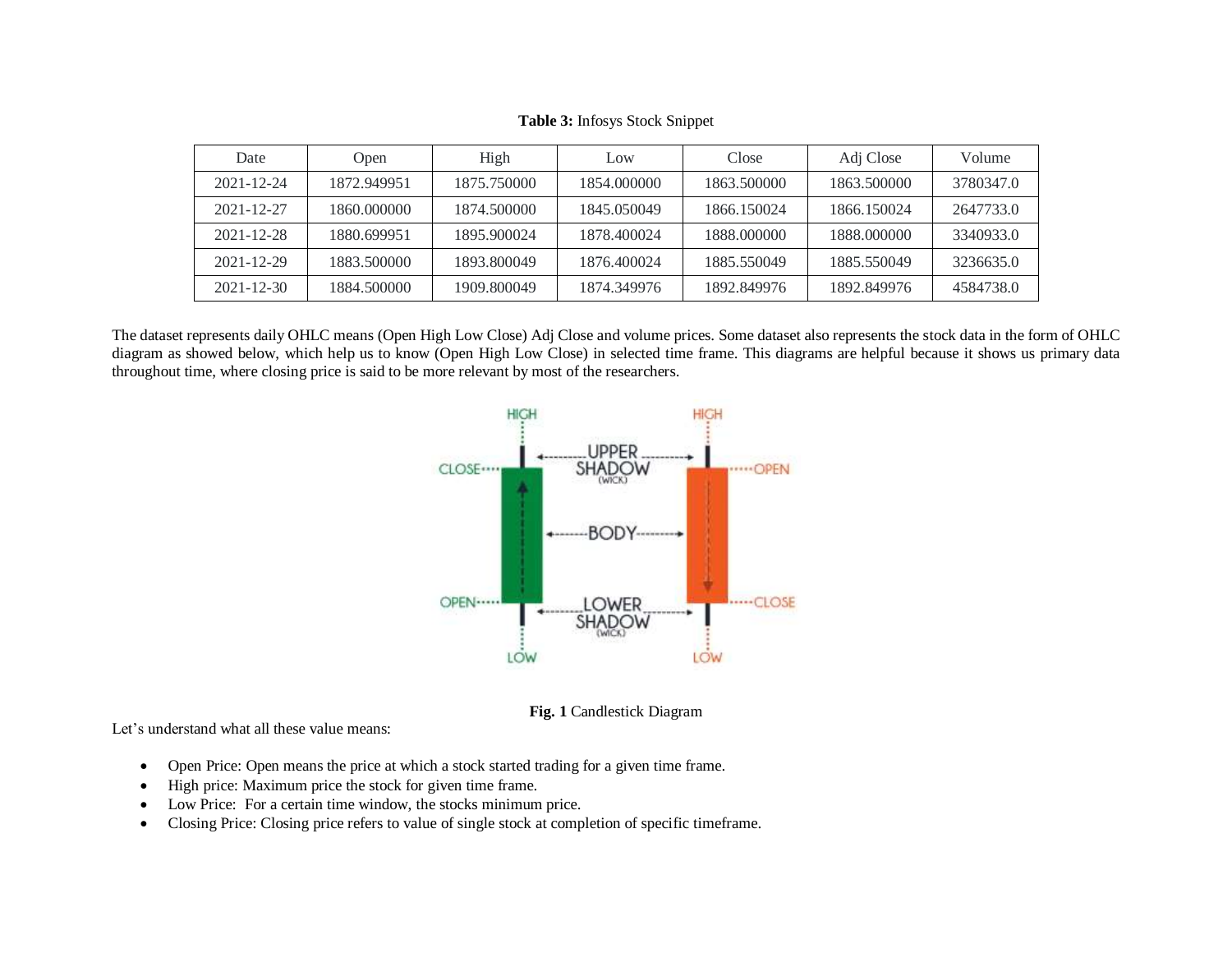- Adj. Close: The daily closing price tells only about the cash component of a stock. It is the price at which the last lot of the stock is bought or sold in the last trading session. The adjusted closing price takes into account all the factors that may have affected the stock price after the market hours which includes corporate events such as dividends, stock splits and rights offerings are factored by Adj. closing price.
- Volume: Volume basically is the number which will tell us the number of share traded (buy and sell) in a chosen timeframe (usually daily). Whenever any stock related news goes into public or markets changes dramatically, high day volume is common. While less volume is common on a normal uneventful days.

### **4. Methodology and implementation**

There are various machine learning and deep learning forecasting model to choose from, LSTM is chosen for this case study.

#### *4.1 Prediction Model*

There are various approaches presented to solve real world problems. Algorithms which are designed to solve such problems are considered as one of the most challenging one to complete. Such real world problem includes, predicting the weather, understanding the patterns in large amount of data and use it for future prediction, hearing the voice and translating it into text, language translation, predicting the next world while you type in your word file. Various problems are categories on the basis of data and the result we want from those data. It is observed that for most of the time series data and conditions where we require to remember the previous state outputs, LSTM have showed significant improvement in the performance as compared to other models that were designed to do such tasks. It is also observed that because of its ability to remember for a longer period of time, LSTM performs better in sequence prediction problem as compared to the conventional Feed Forward Network (FFN) and Recurrent Neural Network (RNN).

Every LSTM cell has input, output and forget gate. Data that enters the LSTM's network is kept, while the unnecessary data is erased by the forget gate. LSTM can be used in a variety of applications, including weather forecasting, natural language processing (NLP), speech recognition, handwriting recognition, time-series prediction, and so on.



**Fig. 2** LSTM cell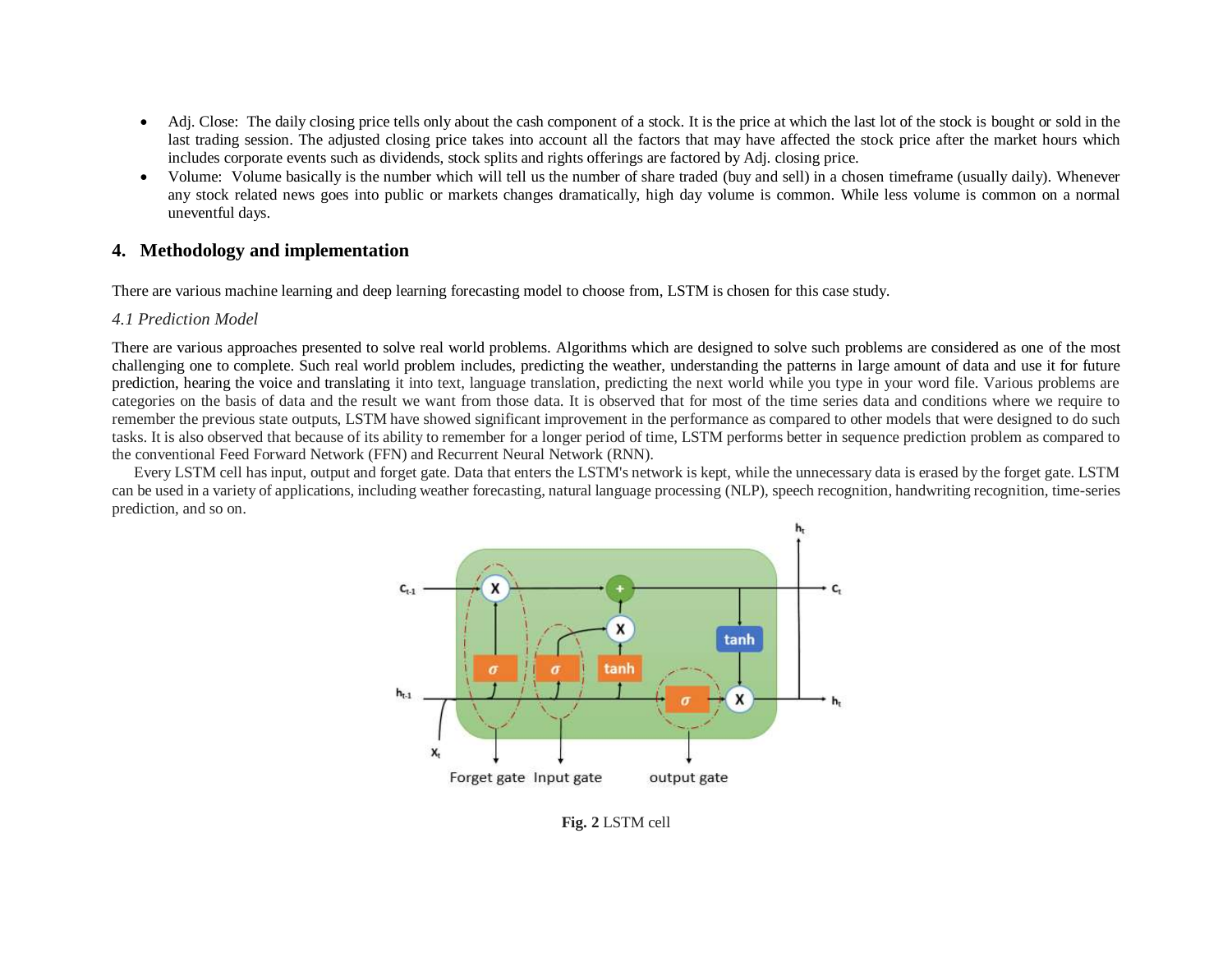As shown in above Fig. 5 the inputs to the current cell state  $(c<sub>t</sub>)$  is the prior hidden state  $(h<sub>t-1</sub>)$ , prior cell state  $(c<sub>t-1</sub>)$  and present input  $(x<sub>t</sub>)$ . Input gate, output gate and forget get make up the one LSTM cell.

**Forget Gate:** It will remove unnecessary data from the cell. By multiplying the hidden state by a sigmoid function, the information which is less important or not required for the LSTM to understand things is removed. This phase is critical for the model's performance to be optimised. It uses two inputs i.e.,  $h_{(t-1)}$  and  $x_t$ , where  $h_{(t-1)}$  previous cell hidden state output and  $x_t$  present cell input as shown in equation (1).

$$
f_t = \sigma (w_{fx} * x_t + w_{fh} * h_{t-1} + b_f) \qquad \qquad \text{---}(1)
$$

**Input Gate:** This cell is in charge of controlling the data that is fed into it from the input. To filter some input, a forget get is utilised. Using tanh function a vector is produced by summing all the possible from prior cell hidden state  $h_{(t-1)}$  and present cell input  $X_t$ . tanh function gives the result which ranges between [-1, 1]. Finally, the outputs of sigmoid and tanh functions are multiplied and the output is summed up with cell state. The mathematical formula for it is shown in equation (2).

$$
i_t = \sigma (w_{ix} * x_t + w_{hh} * h_{t-1} + b_i) + \tanh (w_{cx} * x_t + w_{ch} * h_{t-1} + b_i) \tag{2}
$$

**Output Gate:** The Tanh function is used to construct a vector from the cell state with all possible values. Sigmoid function is applied on prior cell hidden state h<sub>(t-</sub>  $_{1}$  and present cell input  $x_t$  to filter necessary data from the previous cell. Now, the outputs of sigmoid and tanh functions are multiplied and this output is sent as a hidden state of the next cell.

$$
o_t = \sigma (w_{ox} * x_t + w_{hh} * h_{t-1} + w_{oc} * c_{t-1} + b_i) \qquad \qquad \text{---}(3)
$$

We get Intermediate cell state  $(c_1)$  by multiplying forget gate  $(f_1)$  with prior cell state  $(c_{t-1})$ . Then this intermediate state is added to the output of the input gate as hsown in equation (4).

$$
c_t = f_t * c_{t-1} + i_t \qquad \qquad -----(4)
$$

Current hidden/output state is obtained by multiplying output gate and tanh of cell state.

$$
h_t = o_t * \tanh(c_t) \qquad \qquad \text{---}(5)
$$

*Univariate Time Series:* This is primarily concerned with a single variable. The hypothesis here is that the value of a time - series data at time step 't' is derived essentially from the earlier time steps t-1, t-2, t-3, and so forth. These models are less difficult to create than multivariate models. The variable of interest in stock price forecasting is usually the closing price of a capital asset.

*Multivariate Time Series:* Here, we don't have single dependent variable unlike univariate. We can have many interdependent variables. It can take many influencing factors into account but other several non-influencing factors can also be considered. Multivariate stock market forecasting models are not only dependant on 'closing prices' but many other variables like opening price, daily highs, volume, moving averages and so on. This models are generally more complicated to develop when compared to the univariate models.

#### *4.2 Technical Indicators*

There are a number of technical indicators that can be applied to forecast future stock movement. This analysis employs a total of ten technical indicators. Table 4 shows the top ten technical indicators we used in our research.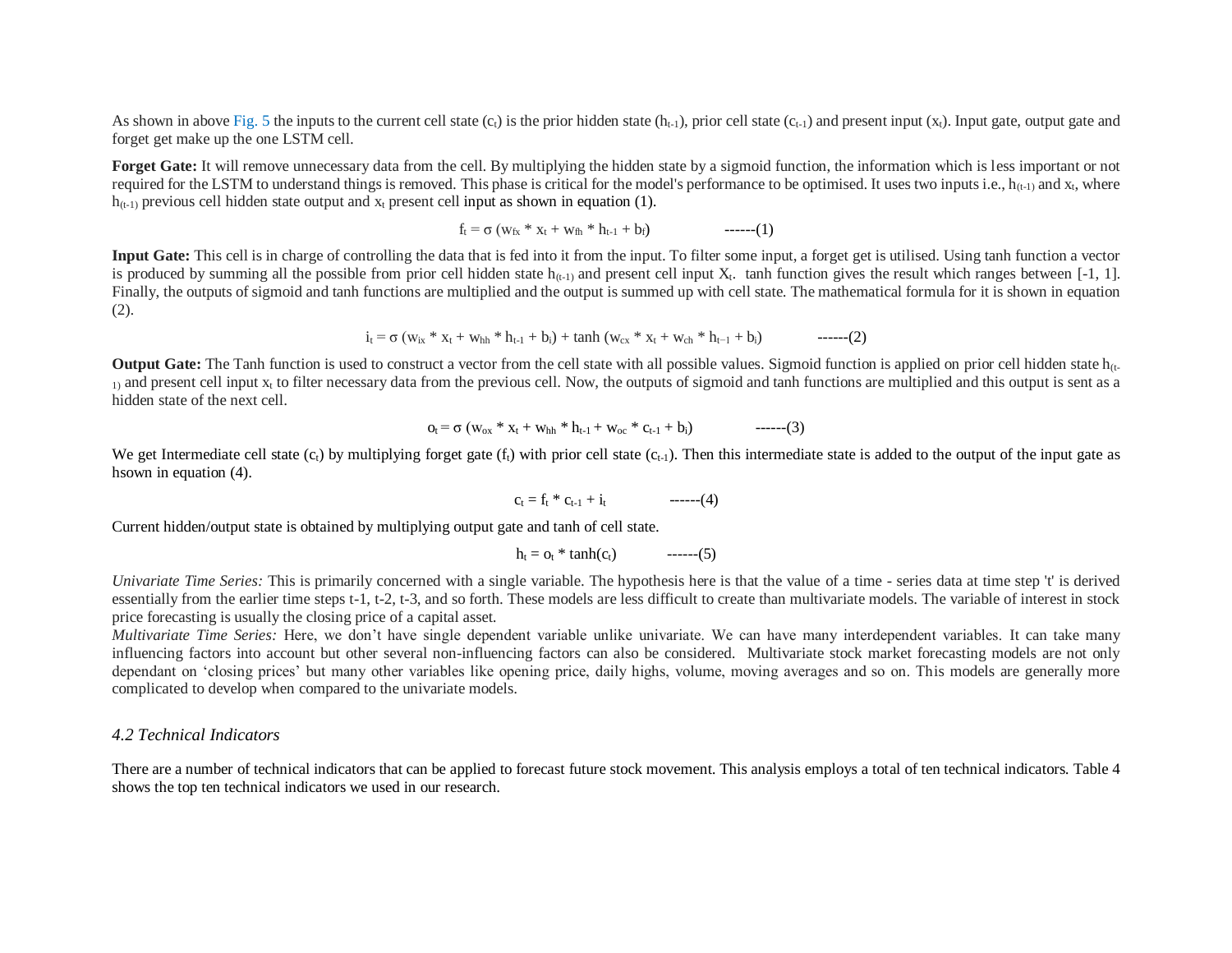| <b>Indicators Name</b>                    | Formula                                                                                                                                                      |
|-------------------------------------------|--------------------------------------------------------------------------------------------------------------------------------------------------------------|
| <b>Simple Moving Average</b>              | $C_1 + C_2 + \cdots + C_{10}$                                                                                                                                |
| (10)                                      |                                                                                                                                                              |
| <b>Simple Moving Average</b>              | $\frac{10}{C_1 + C_2 + \dots + C_{50}}$                                                                                                                      |
| (50)                                      | $\frac{50}{10C_1+9C_2+\cdots+C_{10}}$                                                                                                                        |
| Weighted Moving Average                   |                                                                                                                                                              |
| (10)                                      | $10 + 9 + \cdots + 1$                                                                                                                                        |
| <b>Exponential Moving</b><br>Average(EMA) | $Price(t_d)\times k+EMA(y_d)\times (1-k)$                                                                                                                    |
| <b>RSI</b>                                | $-\frac{100}{1+\frac{Avg\ Gain}{Avg\ Loss}}$<br>$100 -$                                                                                                      |
| <b>CCI</b>                                | $M_t$ – $SM_t$<br>0.015Dt                                                                                                                                    |
| AD (Accumulation                          | $\overline{H_t}-C_{t-1}$                                                                                                                                     |
| Distribution)                             |                                                                                                                                                              |
| Stochastic K%                             |                                                                                                                                                              |
| Stochastic D%                             | $\begin{array}{c c} \hline H_t-L_t & \\ \hline C_t-LL_{t-(n-1)} & \\ \hline HH_{t-(n-1)}-LL_{t-(n-1)} & \\ & \text{MACD}(n)_{t-1}+2 & \\ \hline \end{array}$ |
| <b>MACD</b>                               | $(n + 1)x(DIFFt - MACD(n)t-1)$                                                                                                                               |

**Table 4:** Formulas for Technical Indicators [16]

Where, C-closing value, L- low value, H- high value, t<sub>d</sub>- today, y<sub>d</sub>- yesterday, H<sub>t</sub>- highest price, C<sub>t</sub> – closing price at time t, DIFF<sub>t</sub>=EMA (12)<sub>t</sub>-EMA (26)<sub>t</sub>, EMA exponential moving average,  $LL_t$  and HH<sub>t</sub> implies lowest low and highest high in the last t days, k is the time period of k-day exponential moving average, N=number of days in EMA k=2÷ (N+1),  $M_t = \frac{H_t + L_t + C_t}{3}$  $\frac{L_t + C_t}{3}$ , SM<sub>t</sub> =  $\frac{(\sum_{i=1}^{n} M_{t-i+1})}{n}$  $\frac{M_{t-i+1}}{n}$ ,  $D_t = \frac{\left(\sum_{i=1}^n |M_{t-i+1} - SM_t|\right)}{n}$ n

*SMA* is obtained by multiplying recent values to no of times the calculation measure has been employed. As the starting point data, first ten day average values are calculated then initial price will be reduced in the next data point, then increased by day 11 before taking a rate hence the same is applied furthermore. To get SMA (50) on the other hand, can collect enough data to keep a consistent average over 50 days. The simple moving average shifts the volatility. SMA pointing upwards indicates the price of stock is rising. If it's pointing down, it means the mortgage rate is going down.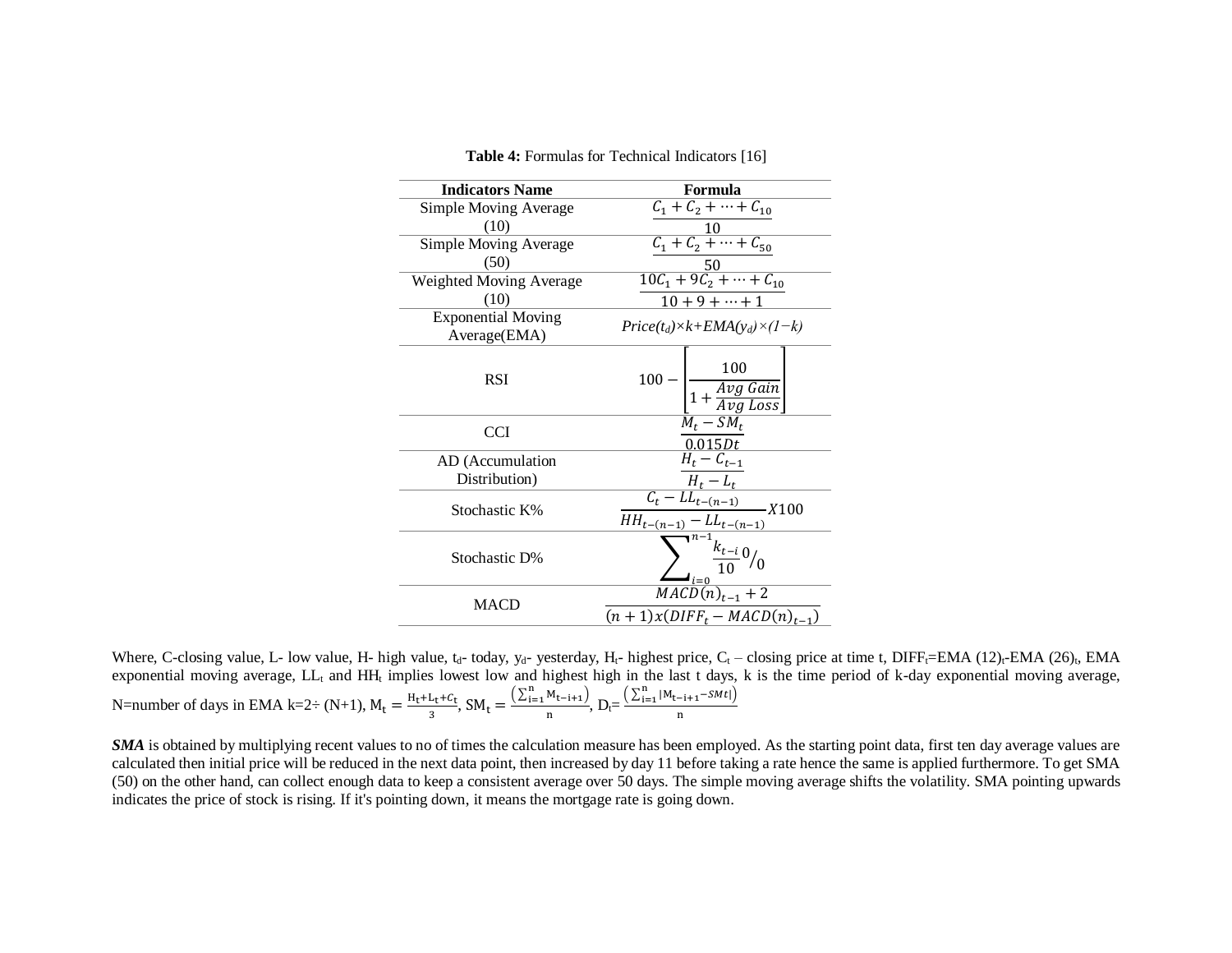*EMA* which offers lot of value and significance for recent prices. At the moment, the explicit moving average reacts more strongly to recent price changes than the moving average with the same weight in all observations. The EMA is a dynamic scale that gives a lot of weight and importance to the most recent data points. Similar to other moving averages this also help us to get purchase or sell signals. It frequently employs a variety of EMA durations, such as 10 days, 50 days, and 200 days.

*RSI* is a calculated by measuring the size of recent price movements, a technical analysis speed indicator assesses the conditions of the most bought or sold stock. The index was created by 'J. Welles Wilder Jr.' which was later published in a book, "New Ideas in Technology Trading Systems," in 1978. It is represented as a line graph between two extremes 0 and 100. The RSI provides technical traders with signal of bullish and bearish price pressures.

*CCI* was created to identify long-term fashion trends, but retailers have adapted it for use in all markets and at all times for aggressive traders, frequent trading generates buy and sell signals. Traders frequently use the CCI to determine the long-term trend and to identify pullbacks and generate trading signals on the shortterm chart. When compared to other indicators, stochastics is a popular technical indicator because it is easy to use and offers a high level of precision. It is a type of technical indicator known as an oscillator. Traders can enter or exit positions based on the index's dynamics by receiving buy and sell signals. Stochastics is used to determine when a stock has been undervalued or overvalued.

*AD* indicator takes the help of volume and prices to know if stock price is accumulating or dispersing. This one generally focuses on the difference between the stock prices and volume flow. As a result, if stock price is increasing and the indicator is giving us downward signal that means buyers volume is very low to sustain the raise and hence as a result the price will fall down in future.

**Stochastic oscillator,** a renowned momentum indicator which help us to know if stock is undervalued or overvalued. To generate the signal, it compares closing values and range of values in given timeframe.

*MACD* is a trend that follows a dynamic index that demonstrates the relationship between the moving average values of two securities. It is basically the difference between  $EMA_{(26)}$  and  $EMA_{(12)}$ . Technical signals are formed when indicator crosses upwards or downwards the signal line. The MACD can help investors to determine whether a price movement is bullish or bearish.

### *4.3. Prediction Approaches*

The input data for this study is gathered in two ways. In this study, both approaches are investigated.

*4.3.1 Close Value Approach-* In this approach, we fed closing prices directly to the prediction model and validated its performance and price behaviours.





Summary statistics of the input data used in this approach is as follows: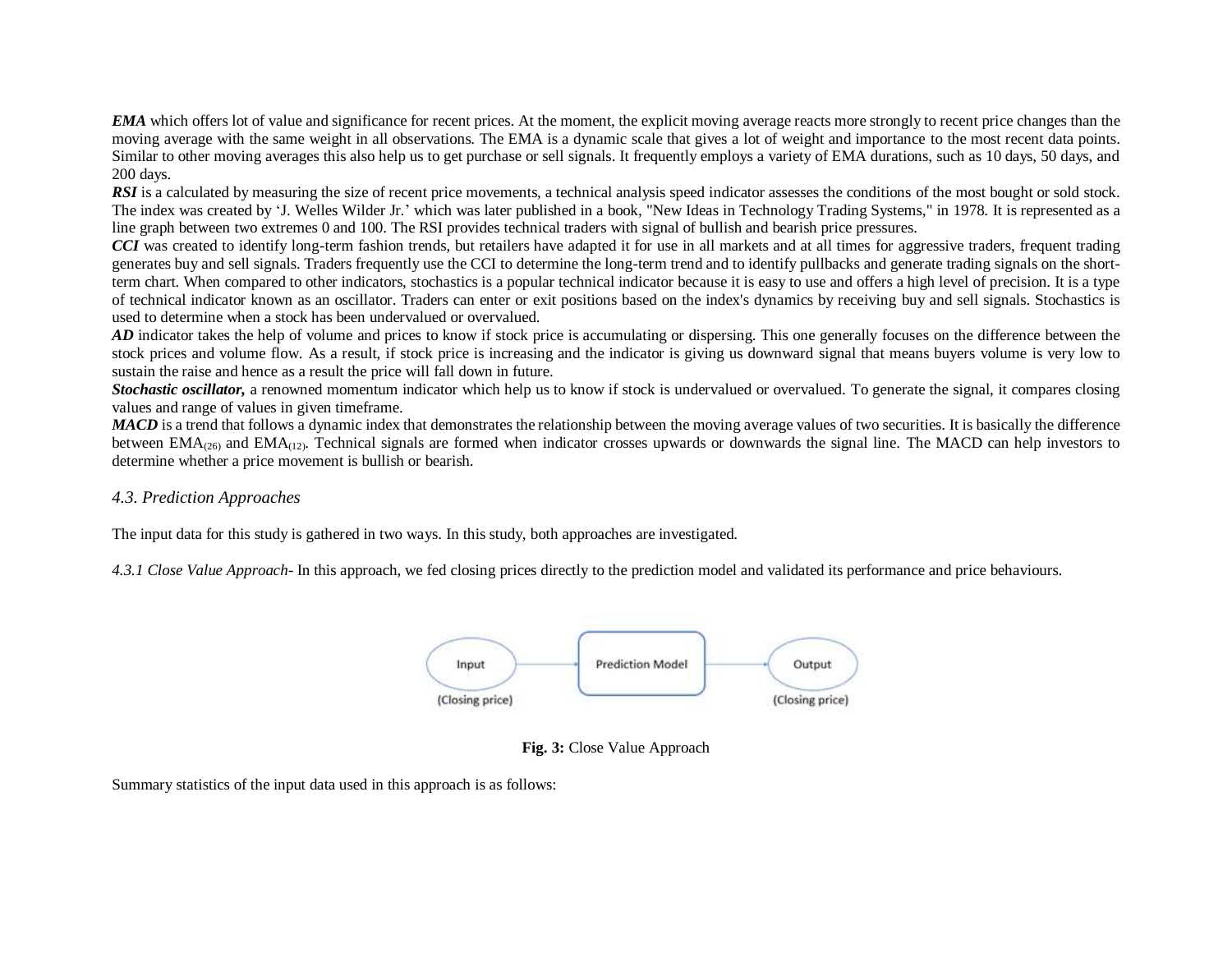|       | Open        | High        | Low         | Close       | Adj Close   | Volume         |
|-------|-------------|-------------|-------------|-------------|-------------|----------------|
| Count | 2464.000000 | 2464,000000 | 2464.000000 | 2464,000000 | 2464.000000 | $2.464000e+03$ |
| Mean  | 927.099427  | 937.645912  | 915.722374  | 926.149327  | 909.927121  | $8.666866e+06$ |
| Std   | 625.053790  | 631.967063  | 616.629926  | 623.754545  | 630.016952  | $6.170090e+06$ |
| Min   | 334.330872  | 338.194244  | 333.365021  | 334.875702  | 309.114899  | $0.000000e+00$ |
| 25%   | 440.394257  | 445.960243  | 436.419441  | 440.728584  | 419.241432  | $5.199650e+06$ |
| 50%   | 538.644196  | 543.052429  | 531.883270  | 537.108734  | 520.039337  | $6.921992e+06$ |
| 75%   | 1269.516266 | 1280.784454 | 1256.266846 | 1266.618744 | 1252.863617 | $9.801447e+06$ |
| Max   | 2742.750000 | 2751.350098 | 2708.000000 | 2731.850098 | 2731.850098 | $6.584835e+07$ |

**Table 5:** Reliance

### **Table 6:** Infosys

|       | Open        | High        | Low         | Close       | Adj Close   | Volume         |
|-------|-------------|-------------|-------------|-------------|-------------|----------------|
| Count | 2464.000000 | 2464,000000 | 2464.000000 | 2464.000000 | 2464.000000 | $2.464000e+03$ |
| Mean  | 646.988266  | 653.877734  | 640.074252  | 646.946860  | 589.382418  | $8.941005e+06$ |
| Std   | 348.833370  | 352.254027  | 345.539891  | 348.903792  | 365.744094  | $8.416750e+06$ |
| Min   | 270.000000  | 270.500000  | 257.568756  | 265.475006  | 211.840622  | $0.000000e+00$ |
| 25%   | 447.496872  | 450.081246  | 442.789062  | 446.615624  | 370.656746  | $5.441703e+06$ |
| 50%   | 542.399994  | 547.500000  | 534.162506  | 541.637512  | 4620543107  | 7.128783e+06   |
| 75%   | 720.000000  | 727.900024  | 712.149979  | 719.837494  | 672.829620  | $9.920350e+06$ |
| Max   | 1884.500000 | 1909.800049 | 1878.400024 | 1892.849976 | 1892.849976 | $1.663204e+08$ |

*4.3.2 Technical Indicators Approach-* Close Values are used to construct ten technical indicators, which are then used to feed as a input to prediction models. All technical indicators' values are adjusted in range of [1, +1], hence a higher value of any indicator doesn't overshadow a lower value. For this representation of inputs, performance of the model is evaluated.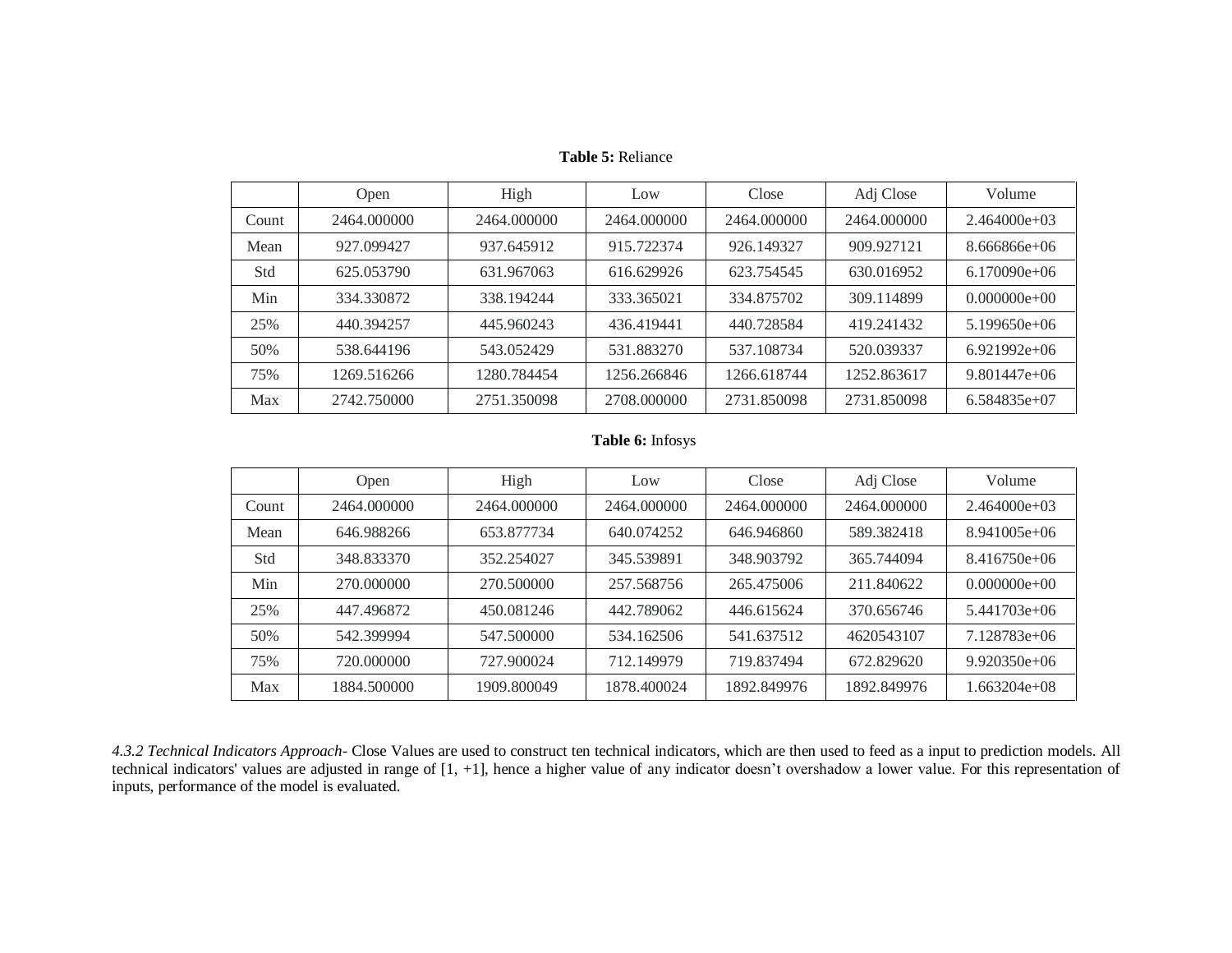

**Fig. 4:** Technical Indicators Based Approach

Summary statistics of the input data used in this approach-

**Table 7:** Reliance

|       | Close   | CMA     | SMA <sub>10</sub> | SMA <sub>50</sub> | <b>SMA200</b> | $EMA$ 0.1 | <b>RSI</b> | K%      | D%      | <b>CCI</b> | macd      | macd s    | macd h   |
|-------|---------|---------|-------------------|-------------------|---------------|-----------|------------|---------|---------|------------|-----------|-----------|----------|
| count | 2449.00 | 2449.00 | 2449.00           | 2449.00           | 2449.00       | 2449.00   | 2449.00    | 2449.00 | 2449.00 | 2449.00    | 2449.00   | 2449.00   | 2449.00  |
| mean  | 929.58  | 524.53  | 925.92            | 909.17            | 849.51        | 922.16    | 52.97      | 53.25   | 53.27   | 12.24      | 5.89      | 5.94      | $-0.05$  |
| std   | 624.10  | 151.28  | 620.89            | 605.15            | 546.59        | 616.97    | 11.71      | 29.87   | 27.81   | 108.21     | 24.35     | 23.01     | 7.00     |
| min   | 334.87  | 365.54  | 340.40            | 352.77            | 365.54        | 346.61    | 16.99      | 1.38    | 2.51    | $-304.81$  | $-131.44$ | $-112.44$ | $-32.91$ |
| 25%   | 441.58  | 415.57  | 440.84            | 436.28            | 448.42        | 437.43    | 44.53      | 26.75   | 27.87   | $-70.41$   | $-4.63$   | $-4.23$   | $-2.60$  |
| 50%   | 539.36  | 447.02  | 538.61            | 521.55            | 505.81        | 531.04    | 52.38      | 55.50   | 55.74   | 17.76      | 2.36      | 2.29      | $-0.00$  |
| 75%   | 1267.53 | 619.59  | 262.68            | 1248.49           | 1215.38       | 1265.31   | 61.38      | 80.48   | 79.05   | 93.88      | 11.33     | 10.90     | 2.49     |
| max   | 2731.85 | 926.14  | 2677.67           | 2542.65           | 2243.18       | 2614.91   | 84.45      | 98.85   | 97.53   | 415.84     | 119.20    | 104.77    | 38.65    |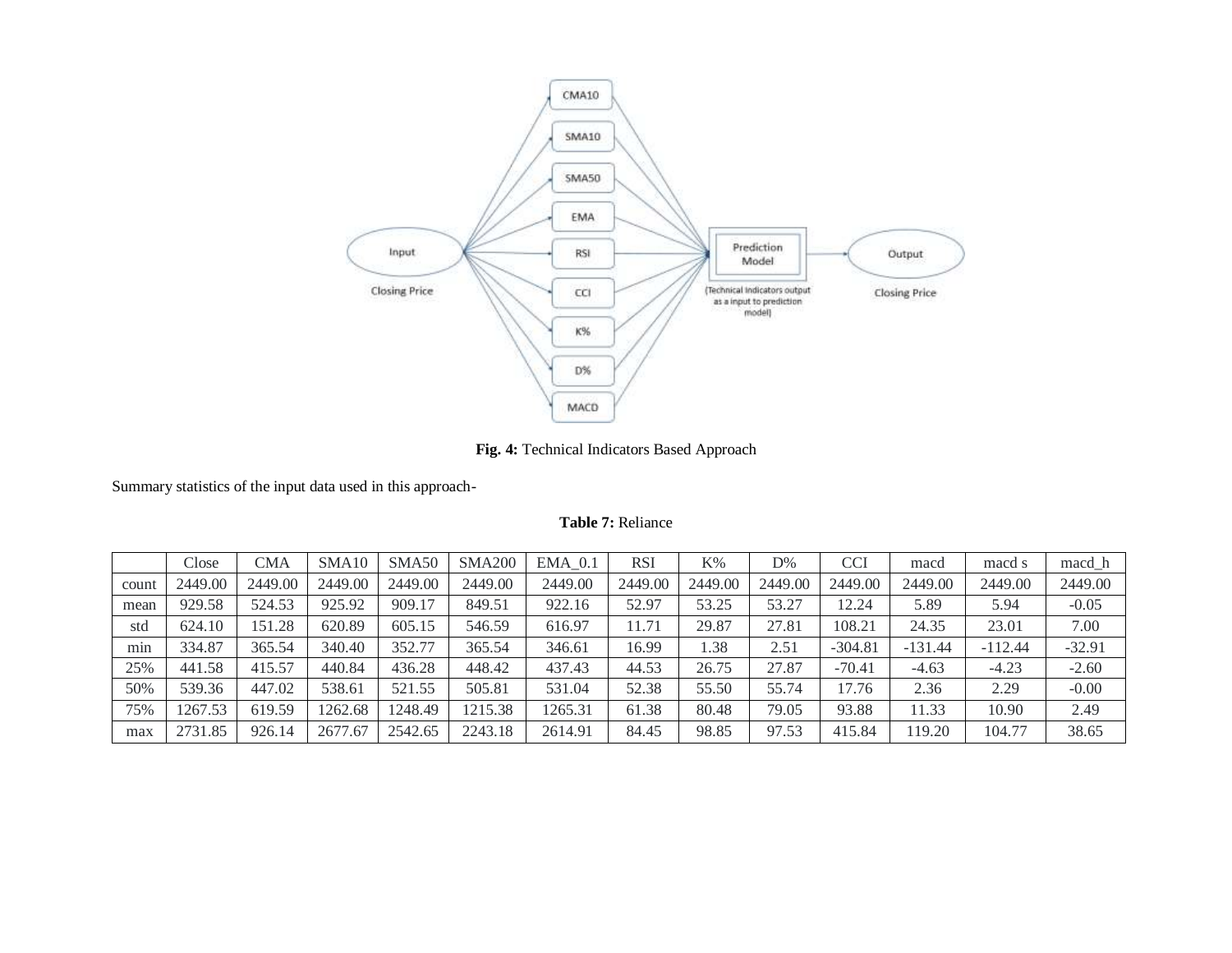#### **Table 8:** Infosys

|       | Close   | CMA     | SMA <sub>10</sub> | SMA <sub>50</sub> | <b>SMA200</b> | $EMA$ 0.1 | <b>RSI</b> | $K\%$   | D%      | CCI       | macd     | macd s   | macd h   |
|-------|---------|---------|-------------------|-------------------|---------------|-----------|------------|---------|---------|-----------|----------|----------|----------|
| count | 2449.00 | 2449.00 | 2449.00           | 2449.00           | 2449.00       | 2449.00   | 2449.00    | 2449.00 | 2449.00 | 2449.00   | 2449.00  | 2449.00  | 2449.00  |
| mean  | 648.81  | 434.91  | 645.98            | 634.42            | 594.43        | 643.38    | 53.53      | 55.66   | 55.63   | 20.97     | 4.06     | 4.01     | 0.05     |
| std   | 349.14  | 84.01   | 345.13            | 329.75            | 271.91        | 341.41    | 11.94      | 28.94   | 26.68   | 108.21    | 12.52    | 11.75    | 3.77     |
| min   | 265.47  | 312.62  | 272.30            | 291.13            | 302.38        | 279.85    | 14.86      | 1.01    | . 89    | $-398.86$ | $-59.97$ | $-47.10$ | $-23.56$ |
| 25%   | 449.53  | 354.23  | 449.33            | 440.70            | 419.27        | 452.26    | 45.70      | 30.79   | 32.97   | $-60.56$  | $-2.74$  | $-2.50$  | $-1.65$  |
| 50%   | 542.47  | 441.05  | 542.45            | 540.33            | 527.74        | 544.59    | 53.60      | 58.76   | 58.47   | 33.04     | 3.52     | 3.34     | 0.19     |
| 75%   | 720.84  | 491.71  | 721.15            | 714.92            | 711.97        | 720.08    | 61.79      | 81.61   | 79.50   | 100.24    | 9.23     | 9.08     | 2.03     |
| max   | 1892.84 | 646.94  | 1850.96           | 757.72            | 1588.28       | 1818.36   | 84.38      | 99.03   | 97.45   | 446.20    | 58.36    | 54.24    | 16.72    |

### **5. Experimental Result**

This study uses a total of ten years of past facts of two highly voluminous stocks, infosys and reliance, from January 2012 to December 2021. These stocks' close prices are used to create the 10 technical indicators. The dataset for both the stock is obtained from  $\langle \frac{https://finance.yahoo.com/}{https://finance.yahoo.com/}{\rangle}$  website.

#### *5.1 Evaluation measures*

We have calculated error measures to evaluate the viability of our two approaches provided in methodology and implementation section. Mean Absolute Percentage Error (MAPE), Mean Absolute Error (MAE), Mean Squared Error (MSE) and Root Mean Squared Error (RMSE) are used to validate performance of the proposed models. The following equations Equation  $(6-9)$  shows their formulas.

$$
MAPE = \frac{1}{n} \sum_{t=1}^{n} \left( \frac{|\text{real}_{t} - \text{predict}_{t}|}{|\text{real}_{t}|} \right) X100 \qquad -(6)
$$

$$
MAE = \frac{1}{n} \sum_{t=1}^{n} \left( \frac{|real_t - predict_t|}{|real_t|} \right) \qquad --(7)
$$

$$
MSE = \frac{1}{n} \sum_{t=1}^{1} (real_t - predict_t)^2
$$
 --(8)

$$
RMSE = \sqrt{MSE} \qquad \qquad --(9)
$$

We carried out experiment with two approaches hence will see the result for each of the approach mentioned in methodology and implementation section.

*5.2 Approach 1-*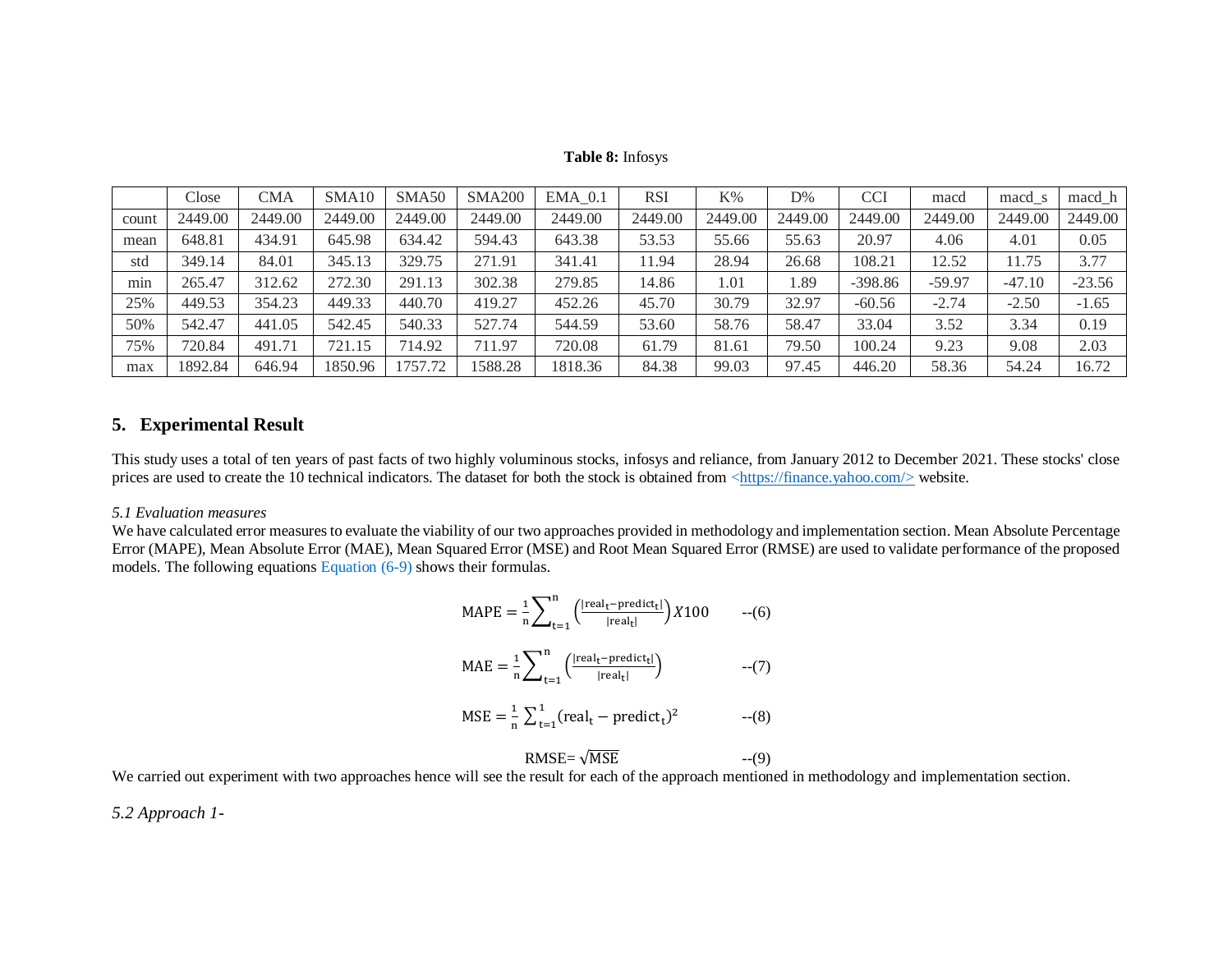This is the simple approach, here we directly apply the closing prices of selected stocks, Reliance and Infosys on the LSTM prediction model. LSTM model will then try to find out and understands patterns from the previous data. Here, we have used only one attribute from the dataset which is 'closing price', hence the model used is univariate. The model is trained with previous data years of data. The models result are explained in the end of present section.

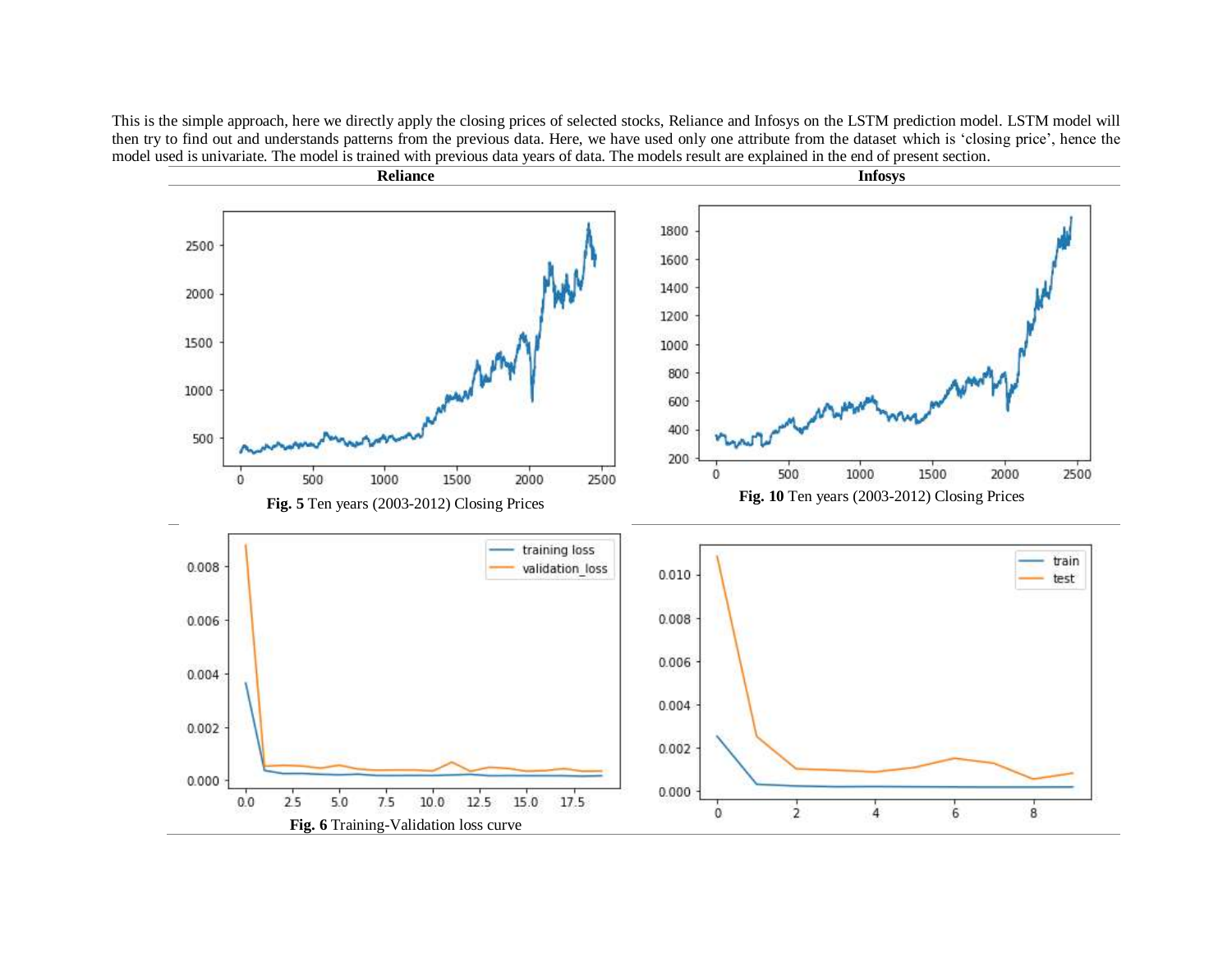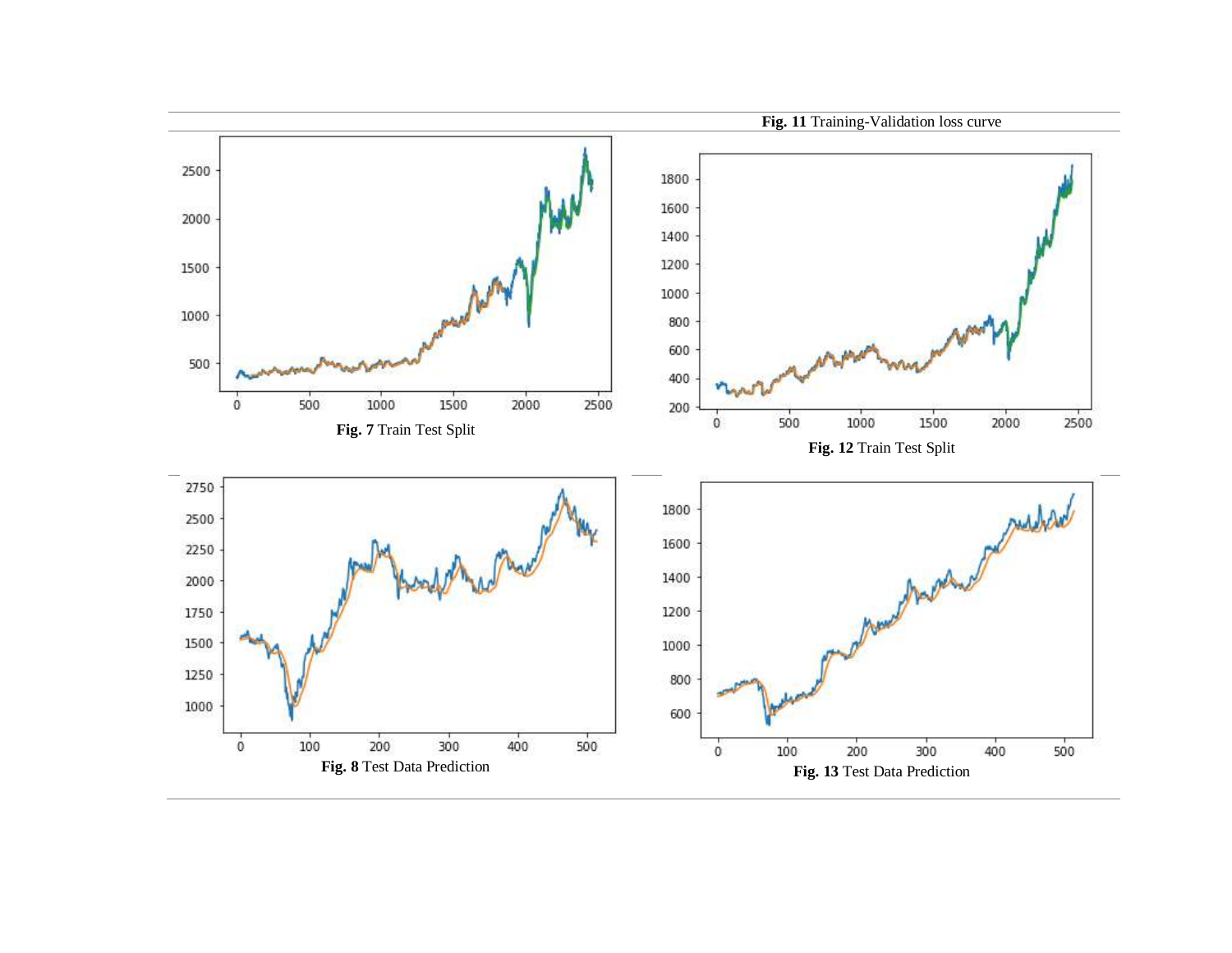

The prediction model under this approach is capable of only predicting the trends. This is a simple approach and hence we are only able to know about the downtrend or uptrend of the stock but not the accurate values as complex prediction model does. The prediction model has performed well and given the downtrend signal for both the stock. Hence, in the Fig. 9 of Reliance and Fig. 14 of Infosys we can see simple small downward line at the end of graph, which basically represents trend, here it is going down means downtrend which means in the upcoming 30 days the prices of the stock will go down. We will not get any clear idea about the price behavior or actual prices for upcoming 30 days. Hence we go for the next approach.

### *5.3 Approach 2*

Here, in the second approach unlike in approach 1 we will not consider only the closing prices. We will generate more data with the help of closing prices. As discussed earlier we have chosen possibly the best technical indicators. All the values of technical indicators are calculated as per the formulas mentioned in Table 4. Hence, closing prices along with technical indicators prices are then feed to multivariate LSTM model. Thereafter, model is trained and evaluated for predictions. This methods outcomes are explained further.

| <b>Reliance</b>       |             |            |            |             |           | Infosys     |            |                       |             |  |
|-----------------------|-------------|------------|------------|-------------|-----------|-------------|------------|-----------------------|-------------|--|
| <b>Error Measures</b> |             |            |            |             |           |             |            | <b>Error Measures</b> |             |  |
|                       | <b>MAPE</b> | <b>MAE</b> | <b>MSE</b> | <b>RMSE</b> |           | <b>MAPE</b> | <b>MAE</b> | <b>MSE</b>            | <b>RMSE</b> |  |
| Epochs 20             | 26.67       | 478.38     | 234682.24  | 484.44      | Epochs 40 | 6.24        | 110.56     | 18847.97              | 137.28      |  |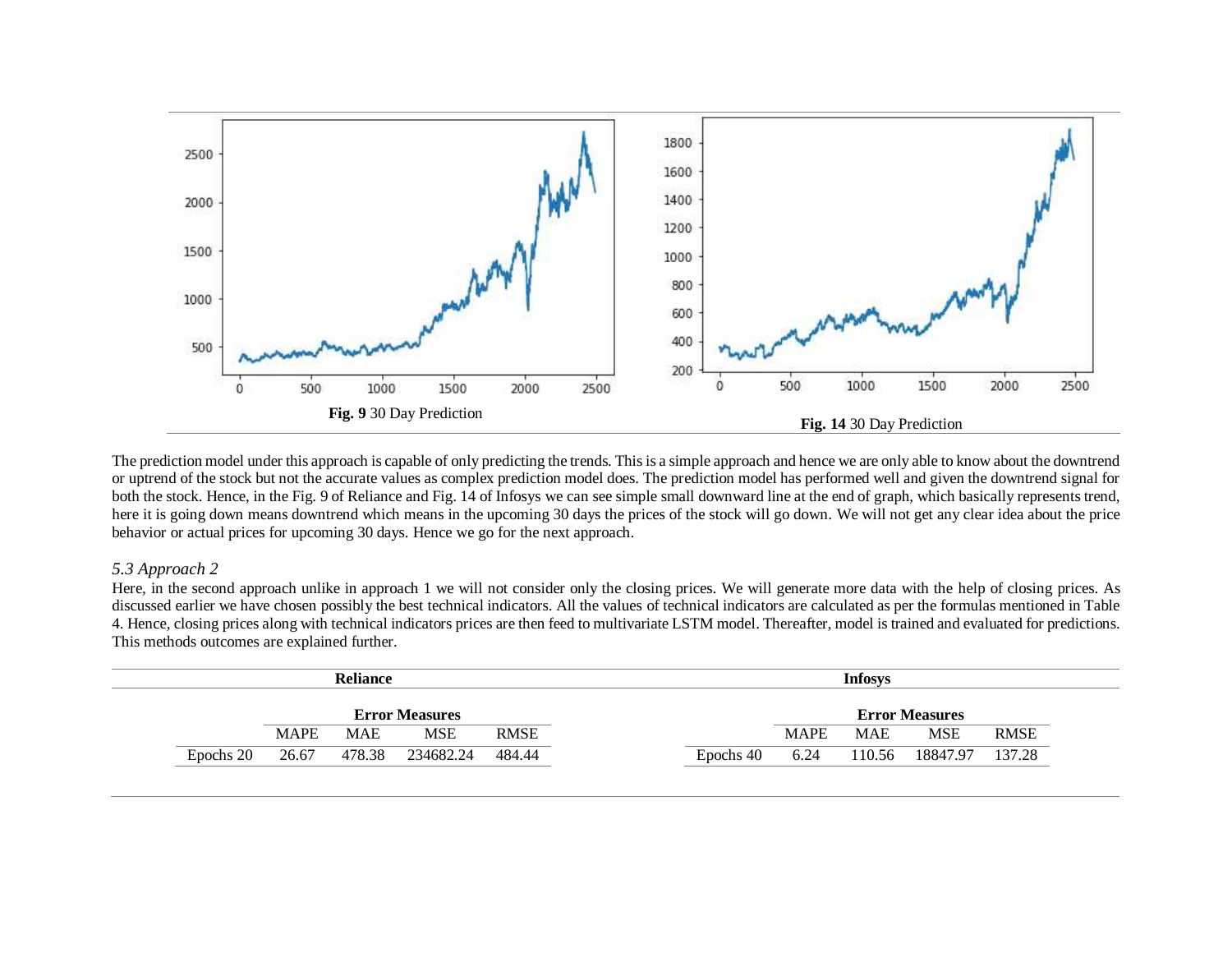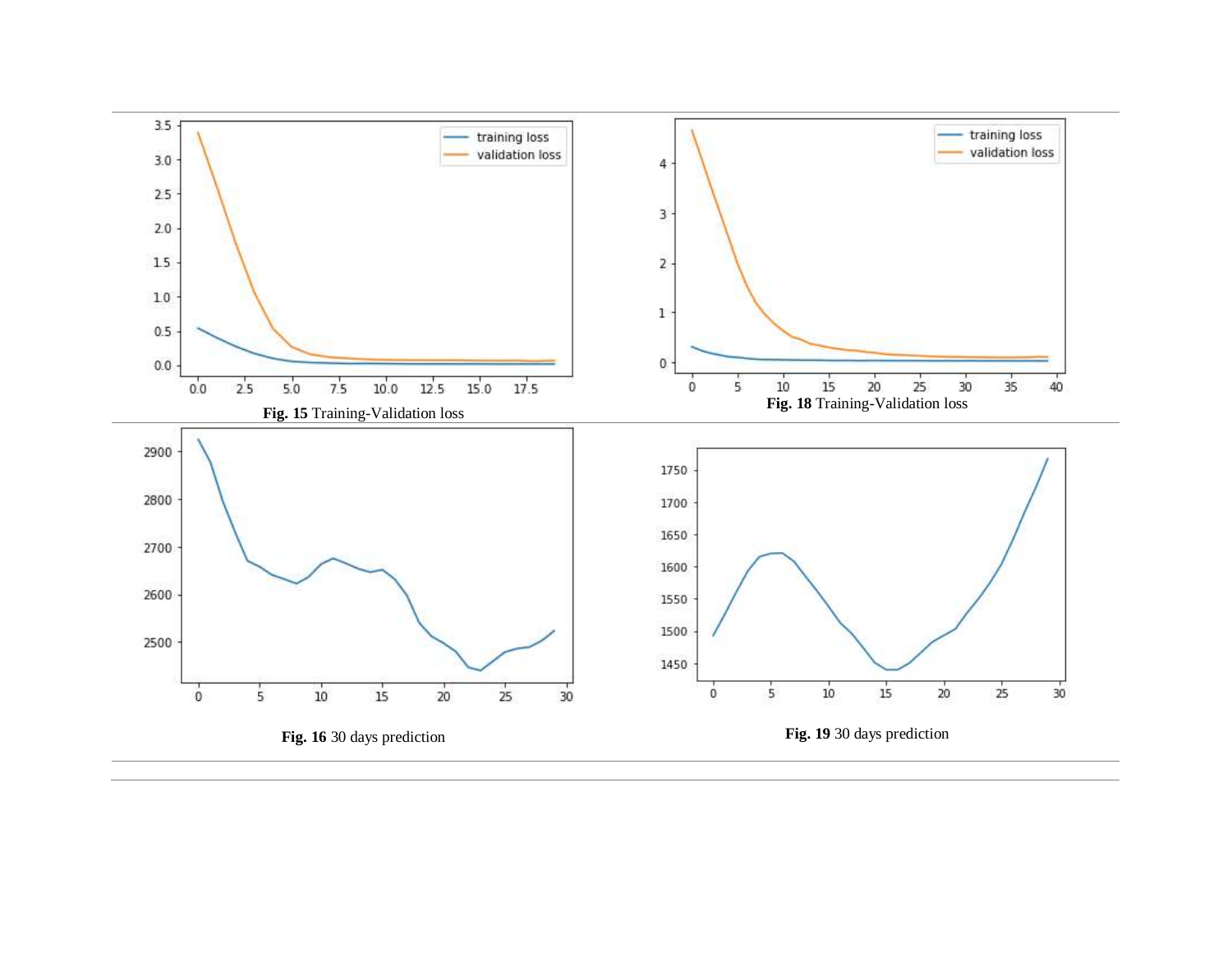

Technical indicators approach along with closing prices performed better as compared to the approach 1 as discussed earlier in 5.2. Here, we are able to get the actual stock values unlike in the approach 1 we are only able to know about the uptrend or downtrend. In fact we can say that approach 1 gives us blurred picture about future price behavior. But, the second approach gives us clear picture about future prices. Fig. 17  $\&$  Fig. 20 (Actual vs Predicted) graphs also shows how similar patterns are observed with actual ones. Hence, we can say that technical indicators approach with Multivariate LSTM model will be able to give us idea about future stock price behavior if all the unfavorable conditions are ignored.

## **6. Conclusion**

This article's goal is to forecast stock and price trends. Over a ten-year period (2012–2021), performance was predicted using historical data of Infosys and Reliance. Two research approaches have been proposed, the first of which employs the most basic method of directly applying stock closure data to the forecast model. The forecast method second method generates and employs ten technical features that reflect the stock price trend and range. The first method can provide us with an idea of the uptrend or downtrend, while the second method can provide us with actual stock behavior in the future. We observed significant improvements in prediction performance when compared to standard machine learning algorithms. The proposed method can predict stock movements in real time, making investments highly profitable and secure.

Other economic elements which influence financial markets like government policies, interest rates, exchange rates, inflation, Twitter sentiment, or any hybrid approach as such can be used to create knowledge base or as an input to the prediction models. Another potential factor in determining the expected trend or price is stock volume.

The focus of this study is on short-term forecasts. We forecasted future prices for the next 30 days. Other timeframes such as 5 days, 10 days and 15 days can be studied and compared. Long term forecasts could be chosen for further research or guidance and it may include quarterly stock performance reviews, sales,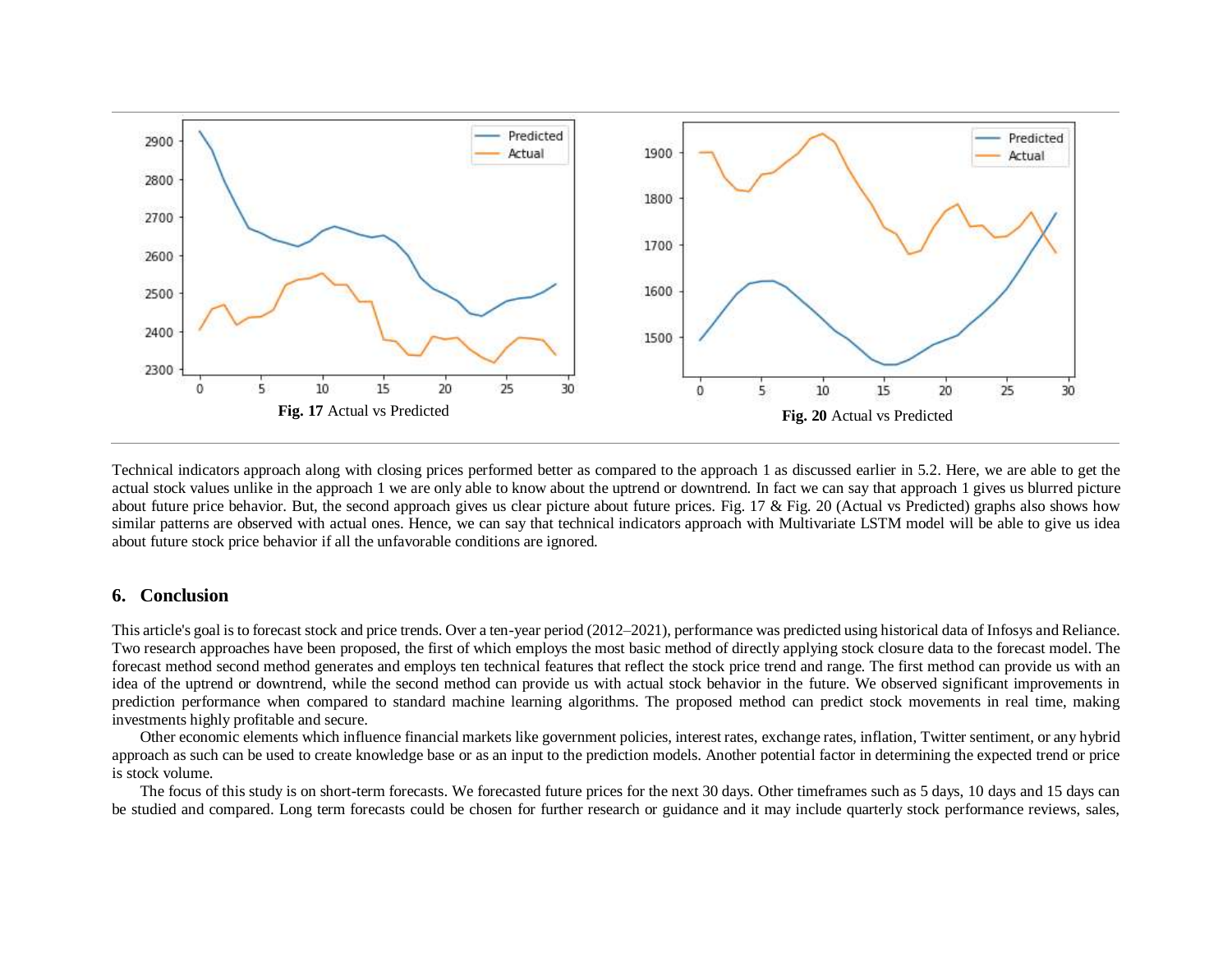profit returns, organizational stability, and other factors. Technical indicators based on short-term duration, such as SMA or EMA 10 days or 50 days, are available in this paper, but can also be researched and validated for longer timeframes if long-term predictions are desired.

Stock prices are known to be influenced by a variety of factors, including government policies, business operations, interest rates, and so on. Stock prices are affected by news of any of these variables. Natural disasters and other unpredictable events will have a significant impact on any excellent machine learning or deep learning model. As a result, a hybrid technique can be presented that takes all prospective aspects into account such as news, sentiments and technical indications, resulting in a more robust and accurate prediction system.

## **7. References**

- 1. Bustos, O., & Pomares-Quimbaya, A. (2020). Stock market movement forecast: A systematic review. Expert Systems with Applications, 156, 113464.
- 2. Chen, W., Zhang, H., Mehlawat, M. K., & Jia, L. (2021). Mean–variance portfolio optimization using machine learning-based stock price prediction. Applied Soft Computing, 100, 106943.
- 3. Chen, Y., & Hao, Y. (2018). Integrating principle component analysis and weighted support vector machine for stock trading signals prediction. Neurocomputing, 321, 381-402.
- 4. Chen, Y., & Hao, Y. (2017). A feature weighted support vector machine and K-nearest neighbor algorithm for stock market indices prediction. Expert Systems with Applications, 80, 340-355.
- 5. Chong, E., Han, C., & Park, F. C. (2017). Deep learning networks for stock market analysis and prediction: Methodology, data representations, and case studies. Expert Systems with Applications, 83, 187-205..
- 6. Haq, A. U., Zeb, A., Lei, Z., & Zhang, D. (2021). Forecasting daily stock trend using multi-filter feature selection and deep learning. Expert Systems with Applications, 168, 114444.
- 7. Hogenboom, A., Brojba-Micu, A., & Frasincar, F. (2021). The impact of word sense disambiguation on stock price prediction. Expert Systems with Applications, 184, 115568.
- 8. Ismail, M. S., Noorani, M. S. M., Ismail, M., Razak, F. A., & Alias, M. A. (2020). Predicting next day direction of stock price movement using machine learning methods with persistent homology: Evidence from Kuala Lumpur Stock Exchange. Applied Soft Computing, 93, 106422.
- 9. Jiang, W. (2021). Applications of deep learning in stock market prediction: recent progress. Expert Systems with Applications, 184, 115537.
- 10. Jing, N., Wu, Z., & Wang, H. (2021). A hybrid model integrating deep learning with investor sentiment analysis for stock price prediction. Expert Systems with Applications, 178, 115019.
- 11. Long, J., Chen, Z., He, W., Wu, T., & Ren, J. (2020). An integrated framework of deep learning and knowledge graph for prediction of stock price trend: An application in Chinese stock exchange market. Applied Soft Computing, 91, 106205.
- 12. Long, W., Lu, Z., & Cui, L. (2019). Deep learning-based feature engineering for stock price movement prediction. Knowledge-Based Systems, 164, 163-173.
- 13. Lu, W., Li, J., Wang, J., & Qin, L. (2021). A CNN-BiLSTM-AM method for stock price prediction. Neural Computing and Applications, 33(10), 4741- 4753.
- 14. Ma, Y., Han, R., & Wang, W. (2021). Portfolio optimization with return prediction using deep learning and machine learning. Expert Systems with Applications, 165, 113973.
- 15. Nam, K., & Seong, N. (2019). Financial news-based stock movement prediction using causality analysis of influence in the Korean stock market. Decision Support Systems, 117, 100-112..
- 16. Patel, J., Shah, S., Thakkar, P., & Kotecha, K. (2015). Predicting stock and stock price index movement using trend deterministic data preparation and machine learning techniques. Expert systems with applications, 42(1), 259-268.